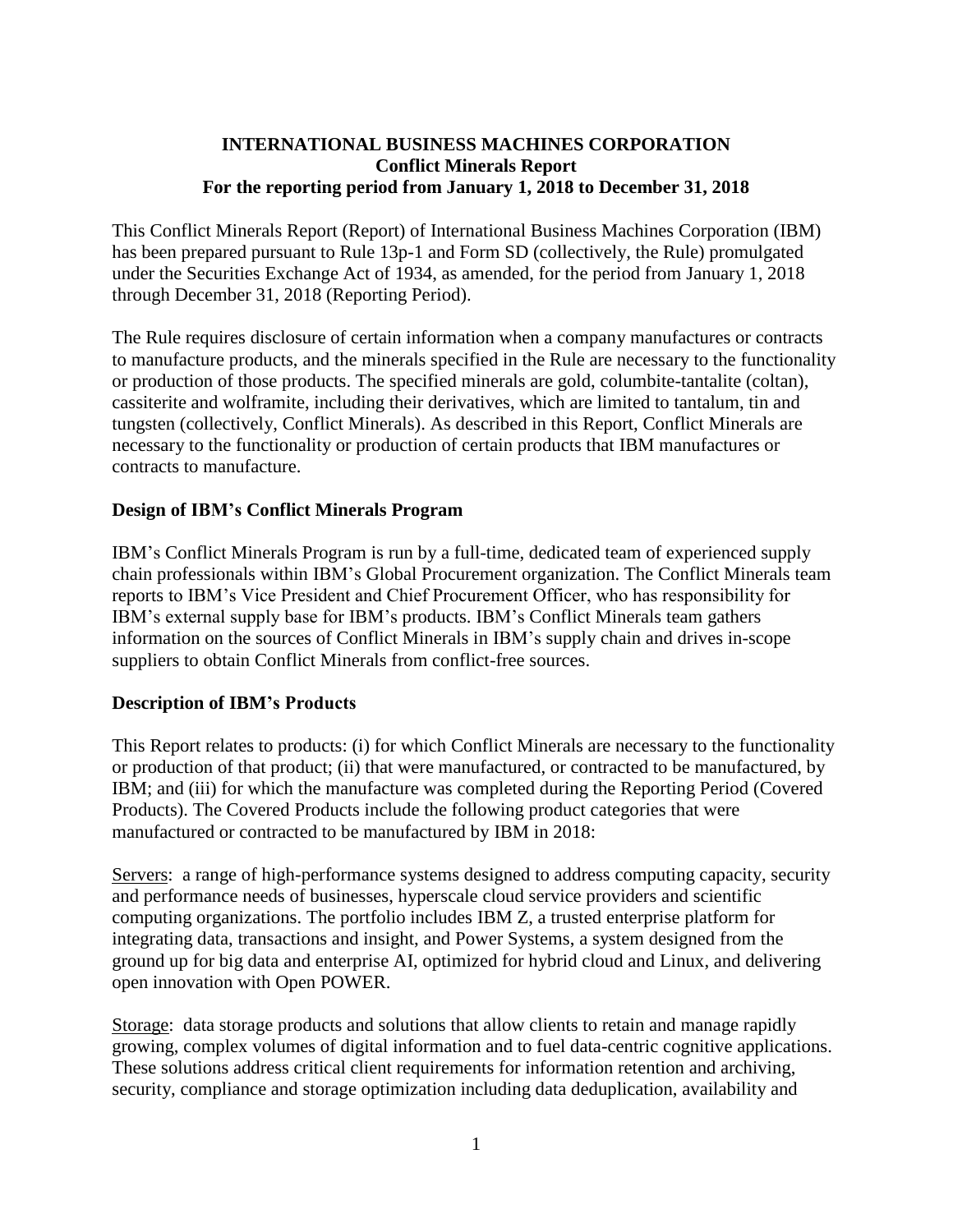virtualization. The portfolio consists of a broad range of software-defined storage solutions, flash storage, disk and tape storage solutions.

## **Reasonable Country of Origin Inquiry**

IBM conducted a good faith reasonable country of origin inquiry regarding the Conflict Minerals. This inquiry was designed to determine whether any of the Conflict Minerals originated in the Democratic Republic of the Congo, the Republic of the Congo, the Central African Republic, South Sudan, Uganda, Rwanda, Burundi, Tanzania, Zambia and Angola (collectively, Covered Countries), and whether any of the Conflict Minerals may be from recycled or scrap sources.

## **IBM's Conflict Minerals Due Diligence Design**

IBM's due diligence measures for Conflict Minerals conform in all applicable respects to the framework set forth in the Organization for Economic Co-operation and Development (OECD) Due Diligence Guidance for Responsible Supply Chain of Minerals from Conflict-Affected and High-Risk Areas, including the related supplements pertaining to downstream companies.

Since IBM is not a direct purchaser of ore or unrefined minerals, it is several tiers "downstream" from the smelters or refiners (SORs) of such minerals. SORs are at the point in the supply chain where ore, concentrates and/or scrap material are converted to a metal. IBM, like many downstream companies, does not have direct business relationships with SORs or visibility to the extraction and movement of Conflict Minerals between SORs and upstream entities. This position increases the difficulty of determining the origin of the Conflict Minerals in the Covered Products and, as a result, IBM relies on established industry processes and information provided from its in-scope direct suppliers.

### **Description of Due Diligence Measures Performed**

IBM's due diligence reflects the principles of IBM's Conflict Minerals Standard and IBM's position in the supply chain as a downstream company, as defined by OECD guidance. IBM is a member of the Responsible Minerals Initiative (RMI). Our due diligence process utilizes RMI resources including the Conflict Minerals Reporting Template (CMRT) and the Responsible Minerals Assurance Process (RMAP), augmented by the London Bullion Market Association (LBMA) and the Responsible Jewelry Council Chain of Custody Standard (RJC CoC). The RMAP, LBMA and RJC CoC use independent third-party audits to identify SORs that have systems in place to assure sourcing of only conflict-free minerals. RMAP, LBMA, and RJC CoC are recognized by industry as third-party validation schemes.

Below is a description of the due diligence measures performed by IBM for the Reporting Period.

1. Maintained a strong company management system.

• Employed the IBM Conflict Minerals team within IBM's Global Procurement organization to implement IBM's Conflict Minerals Program.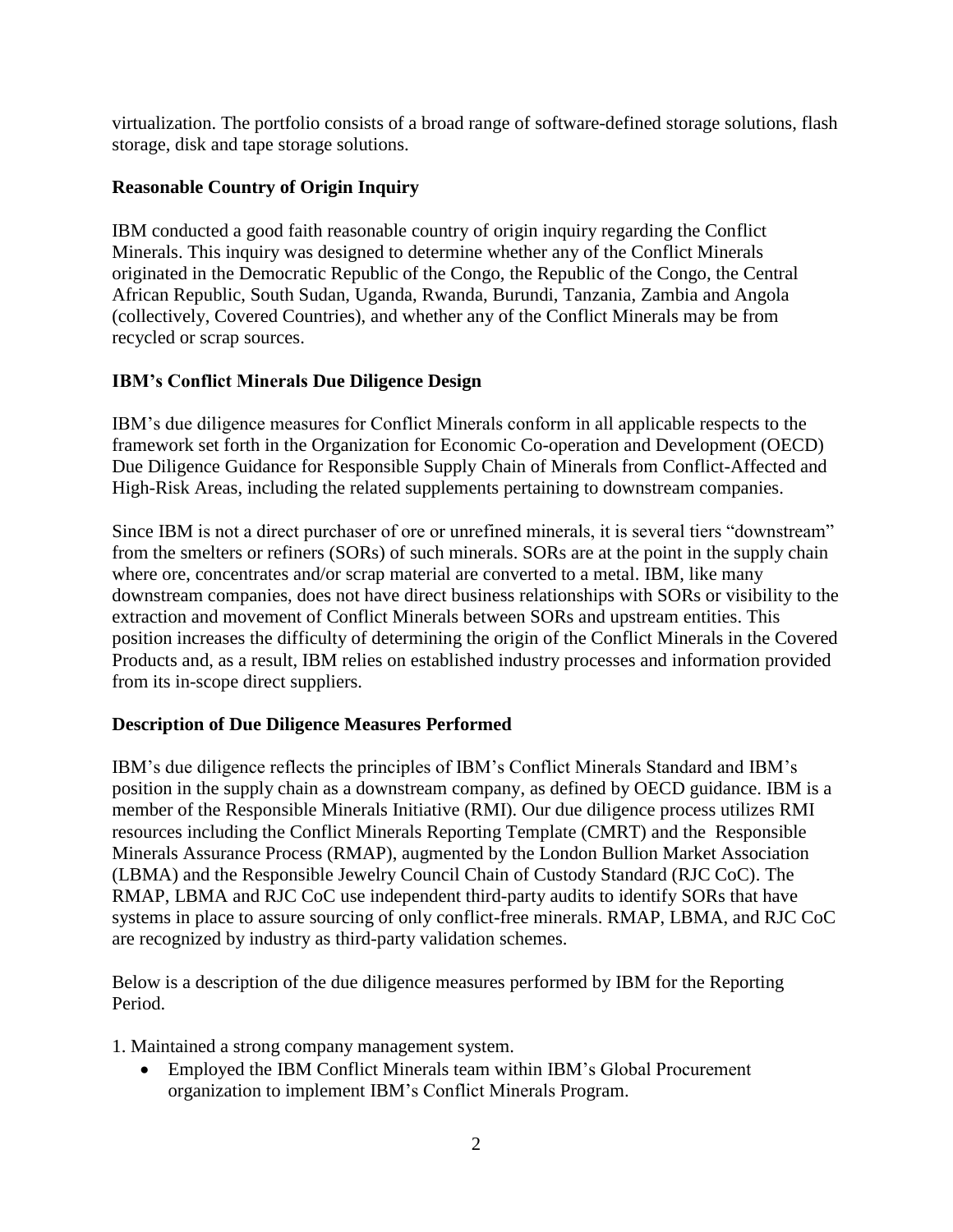- Posted IBM's Conflict Minerals Standard on IBM's Conflict Minerals-dedicated public website, www.ibm.com/conflictminerals.
- Provided links to Conflict Minerals information to in-scope direct suppliers from the IBM Global Procurement and RMI websites.
- Provided an online grievance mechanism for internal and external parties to report concerns regarding Conflict Minerals to IBM's Ombudsman.
- Retained records related to Conflict Minerals in conformance with IBM's records retention policy.
- Included Conflict Minerals requirements in standard contract templates.
- Delivered Conflict Minerals education to suppliers attending our global education webinar.
- 2. Continued to identify and assess risks in the supply chain.
	- Requested IBM's in-scope direct suppliers to identify SORs and related Conflict Minerals information through the use of the CMRT.
	- Reviewed the information provided in the CMRTs against IBM's validation criteria.
	- Managed collection of CMRTs and tracked status of supplier responses.
	- Analyzed the CMRTs for completeness and accuracy, and, when appropriate, communicated errors and actions required to in-scope direct suppliers.
	- Used RMI Compliant Smelter Sourcing Information and other research to ascertain whether any Conflict Minerals in the Covered Products may have originated in the Covered Countries.
	- Compared SORs identified by the in-scope direct suppliers against RMI information to determine valid SORs and their RMAP status; also checked the status of SORs against LBMA and RJC CoC information.
	- Engaged a third-party consultant to research SORs identified as sourcing Conflict Minerals from Covered Countries.
- 3. Designed and implemented a strategy to respond to identified risks.
	- Reported to IBM's Global Procurement management on topics such as CMRT collection efforts, in-scope direct supplier conflict-free progress, SOR risk mitigation, and driving identified SORs toward RMAP listing.
	- Identified high-risk SORs and required in-scope direct suppliers reporting high-risk SORs to validate whether minerals from the SOR are contained in the products provided to IBM. If confirmed that Conflict Minerals from the high-risk SOR were in Covered Products, requested in-scope direct suppliers to remove the SOR from the IBM supply chain.
	- Stayed informed of macro Conflict Minerals issues and developments through participation in the RMI.
	- Participated in SOR site visits in Indonesia and India to discuss matters regarding RMAP, such as SOR participation and operations.
	- Contacted select SORs without a conflict-free designation, directly or indirectly in conjunction with RMI's smelter engagement teams, to encourage their participation in RMAP or other recognized third-party validation schemes.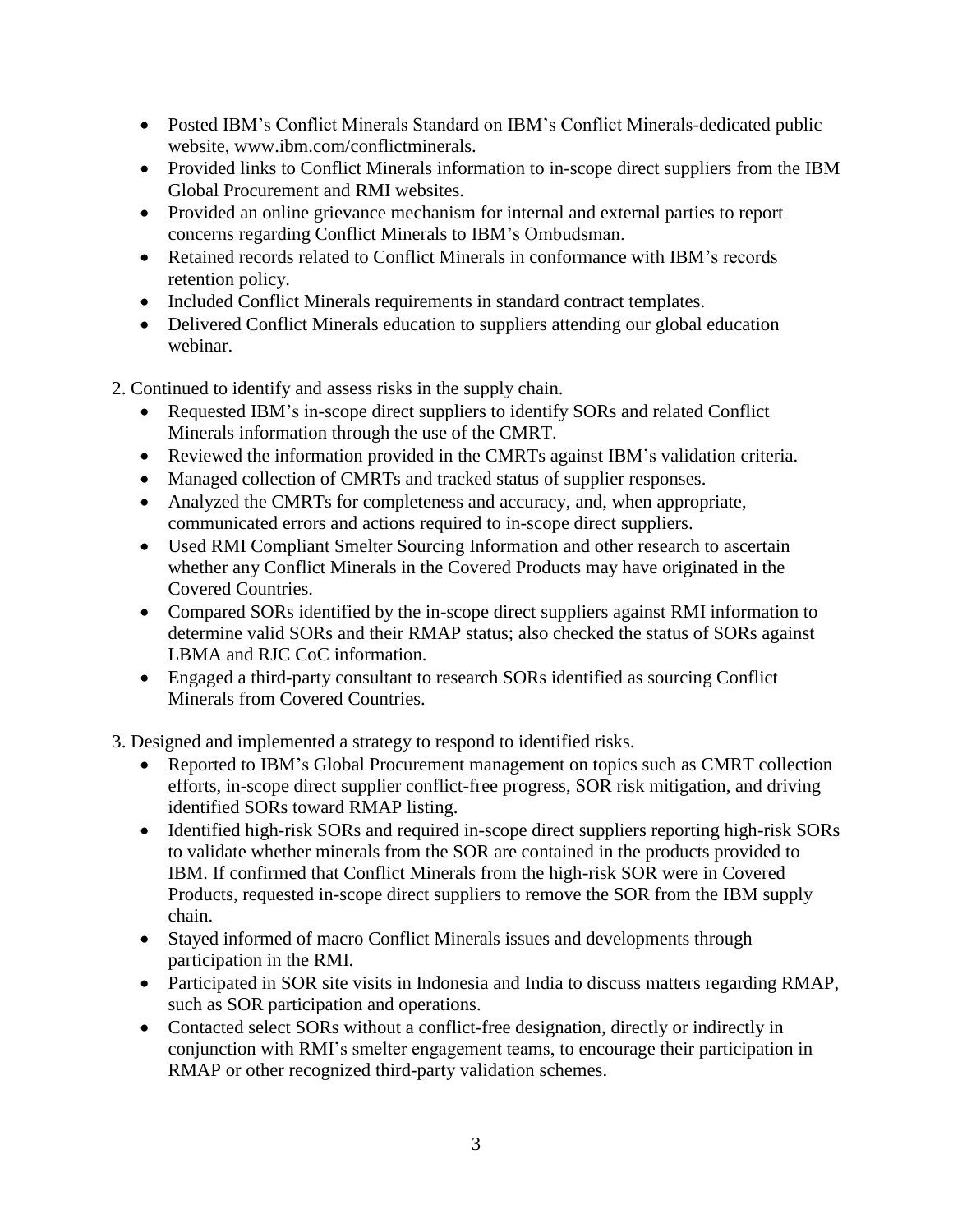- 4. Supported the implementation of independent third-party audits of supply chain due diligence.
	- Supported RMI initiatives through participation in RMI workgroups.
	- Worked in concert with the RMI to enhance SOR outreach to drive RMAP participation.
	- Attended minerals conferences in China, Hungary, and India to meet with SOR and industry contacts to further RMAP engagement.
	- Donated funds to the RMI Initial Audit Fund.

5. Reported on supply chain due diligence.

- Pursuant to the Rule, annually file Form SD and IBM's Conflict Minerals Report.
- Published the 2017 Conflict Minerals Report on IBM's Conflict Minerals-dedicated public website, [www.ibm.com/conflictminerals.](http://www.ibm.com/conflictminerals)
- Included Conflict Minerals information in IBM's annual Corporate Responsibility Report.

### **Reporting Period Determination and Findings**

Based on the information obtained through the due diligence process described herein, IBM believes that the SORs that may be used to process the Conflict Minerals contained in the Covered Products are listed in Appendix A. The list identifies SORs present at year end 2018. Further, as listed in Appendix B, IBM has reasonably determined the potential countries of origin of the Conflict Minerals in the Covered Products.

For calendar year 2018, IBM requested CMRTs from our in-scope direct suppliers and received responses from all those suppliers. The following table illustrates the percentage of 2018 SORs in the IBM supply chain assessed as conflict free based on one or more of the third party validation schemes, as of December 31, 2018, and our further due diligence on SORs.

| <b>Conflict</b><br><b>Mineral</b> | Compliant<br>SORS /<br>total SORs | $%$ of<br>Compliant<br><b>SORs</b> | SORs participating in a<br>validation scheme or<br>sourcing from outside<br><b>Covered Countries or</b><br>recycled scrap | % of SORs participating<br>in a validation scheme or<br>sourcing from outside<br><b>Covered Countries or</b><br>recycled scrap |
|-----------------------------------|-----------------------------------|------------------------------------|---------------------------------------------------------------------------------------------------------------------------|--------------------------------------------------------------------------------------------------------------------------------|
| <b>Tantalum</b>                   | 40 of 40                          | 100%                               | 40 of 40                                                                                                                  | 100%                                                                                                                           |
| <b>Tin</b>                        | 69 of 77                          | 90%                                | 76 of 77                                                                                                                  | 99%                                                                                                                            |
| <b>Tungsten</b>                   | 39 of 42                          | 93%                                | 40 of 42                                                                                                                  | 95%                                                                                                                            |
| Gold                              | 103 of 139                        | 74%                                | 121 of 139                                                                                                                | 87%                                                                                                                            |
| <b>Total</b>                      | 251 of 298                        | 83%                                | 277 of 298                                                                                                                | 93%                                                                                                                            |

All of IBM's 112 in-scope direct suppliers completed a CMRT, with 99% of upstream suppliers reporting. The following graph illustrates the overall progress of IBM's reported 298 SORs toward conflict-free sources.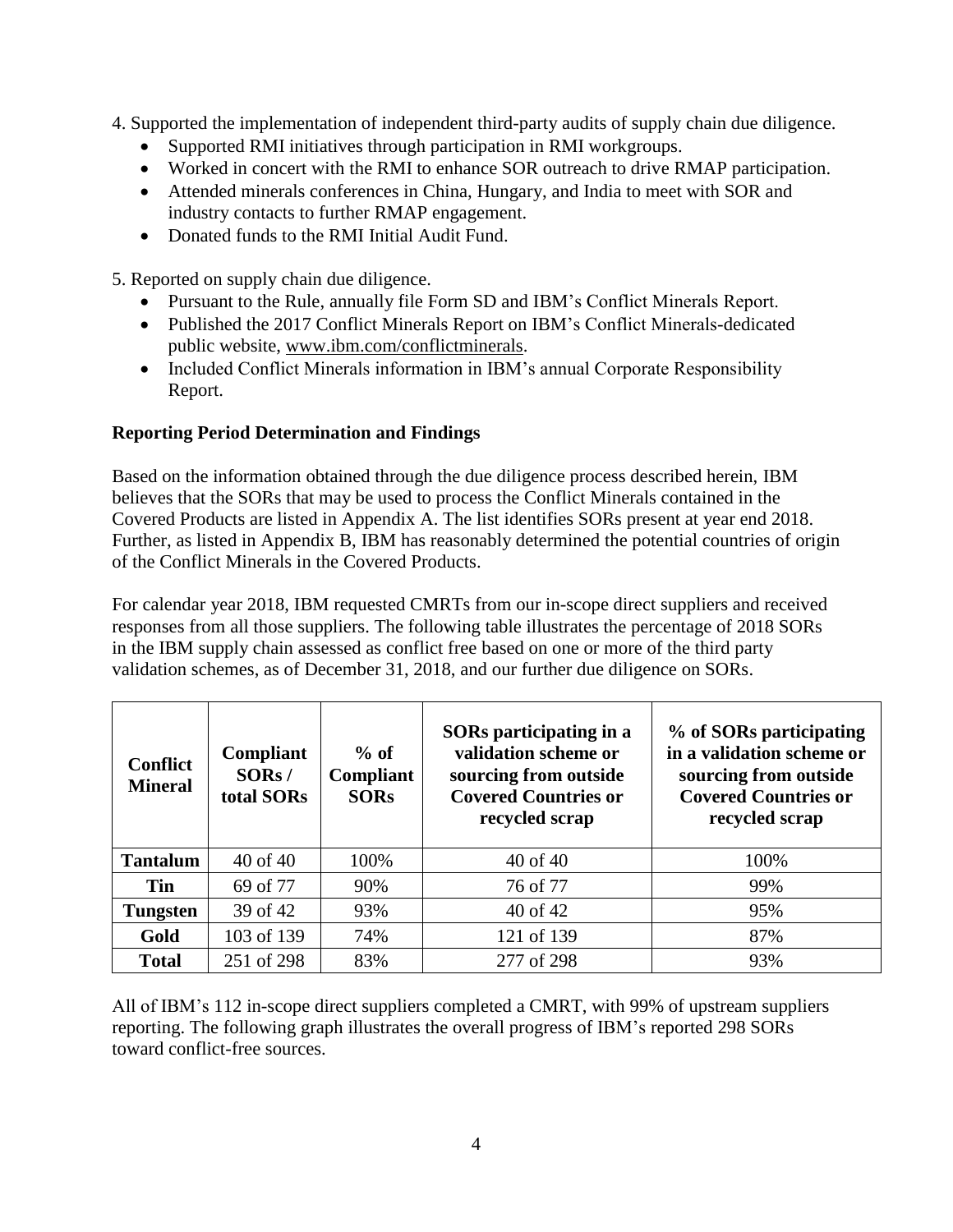

\*\* For 2013 and 2014, IBM considered conflict-free SORs to be only those compliant with a recognized third-party validation scheme. In 2015 and 2016, SORs that were active in a recognized third-party validation scheme were added to the conflict-free list. The 2017 and 2018 conflict-free lists further include SORs determined to source Conflict Minerals from outside Covered Countries or from recycled or scrap sources.

At year end 2018, 96 percent of IBM's in-scope suppliers were conflict free based on CMRTs submitted to IBM; up from 72 percent in 2017.

### **IBM Requirement for Suppliers to be Conflict Free**

IBM continued its initiative to have all in-scope direct suppliers achieve a conflict-free supply chain. In-scope direct suppliers with CMRTs containing SORs that are not progressing toward, or not already, conflict free are required to remove those SORs from products provided to IBM. The IBM Conflict Minerals team and the Global Procurement organization work with those suppliers to help them achieve this goal. Their progress is tracked and reported to IBM executives twice per month along with IBM's progress toward conflict-free status.

#### **IBM's Next Steps to Mitigate Conflict Minerals Risk**

IBM expects to take the following steps to enhance its due diligence measures and to further mitigate the risk that the Conflict Minerals contained in the Covered Products finance or benefit armed groups in the Covered Countries:

• By participating in the RMI, contribute to the continued development of collaborative tools and resources for companies to use to assess their supply chains and avoid inclusion of Conflict Minerals in the extended supply chain.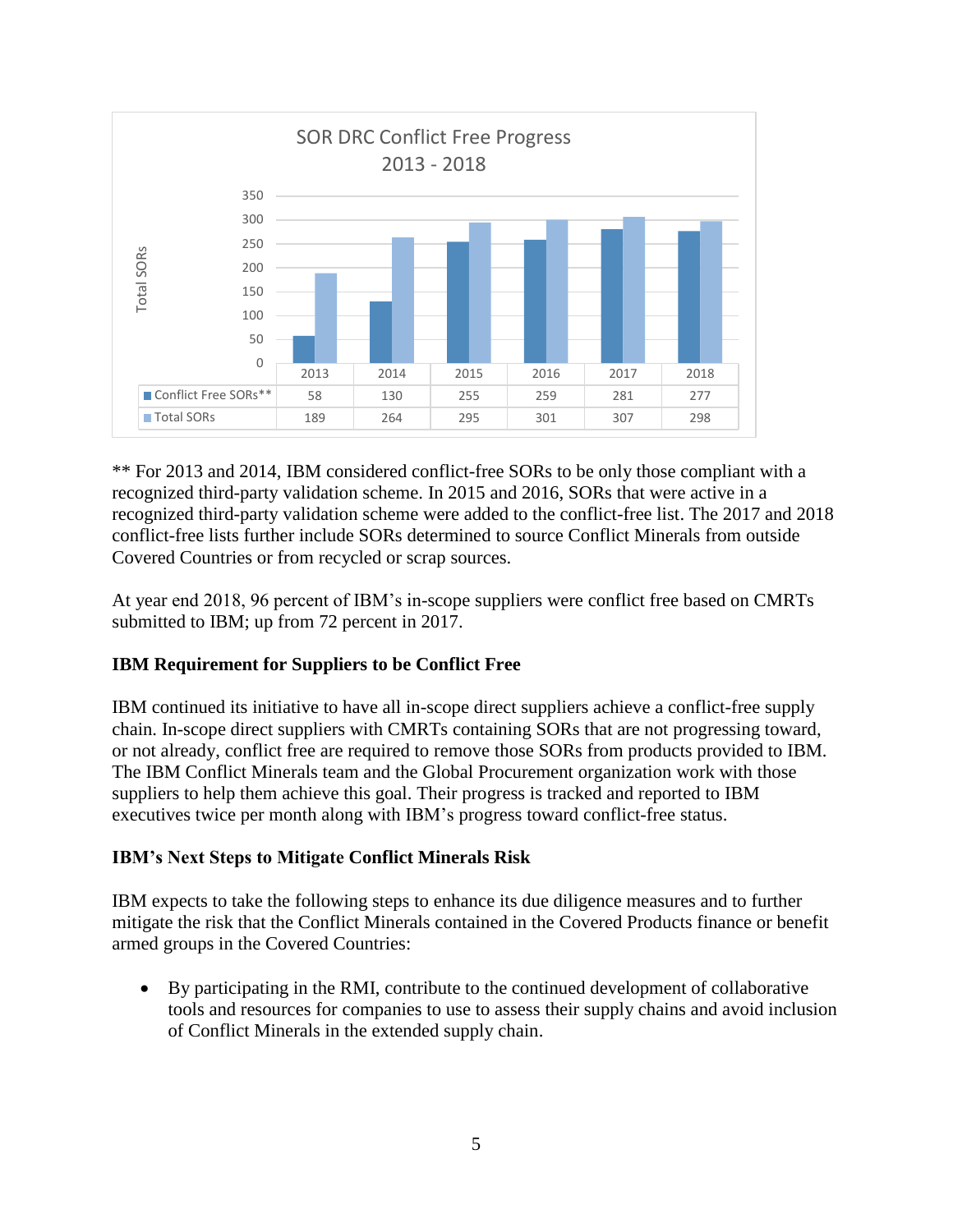- Remain aware of developments in Conflict Minerals due diligence processes by participation in the RMI and apply that knowledge to IBM's Conflict Minerals risk assessment and mitigation actions.
- Work with RMI members and in-scope direct suppliers to contact SORs to better understand their sourcing circumstances and gain their commitment to a RMAP assessment or another recognized validation scheme.
- Seek resolution for the identified SORs in IBM's supply chain that are not currently on the RMI's list of recognized SORs and drive additional identified SORs in IBM's supply chain into the RMAP.
- Improve CMRT response completeness from in-scope direct suppliers through IBM's review and feedback to those suppliers using the most current SOR information.
- Drive in-scope direct suppliers to provide product-specific CMRTs instead of companylevel CMRTs, as company-level CMRTs may include SORs not used in the supply chain for Covered Products; use of product-specific CMRTs by in-scope direct suppliers will enable IBM to have a more precise list of SORs used in the Covered Products.
- Continue to influence upstream sourcing practices to require the usage of RMAPcompliant SORs, including the use of conflict-free contract clauses.

### **IBM's Support of the RMI**

As outlined in the OECD Due Diligence Guidance for Responsible Supply Chains of Minerals from Conflict-Affected and High-Risk Areas, the internationally recognized standard on which IBM's due diligence is based, IBM supports an industry initiative that audits the due diligence activities of SORs. That industry initiative is the RMI's RMAP. The reasonable country of origin data found in Appendix B, and upon which IBM relied for certain statements in this Report, was obtained through the RMI. IBM is an active contributor to the RMI through our participation in various working groups. IBM's member ID is MIBM.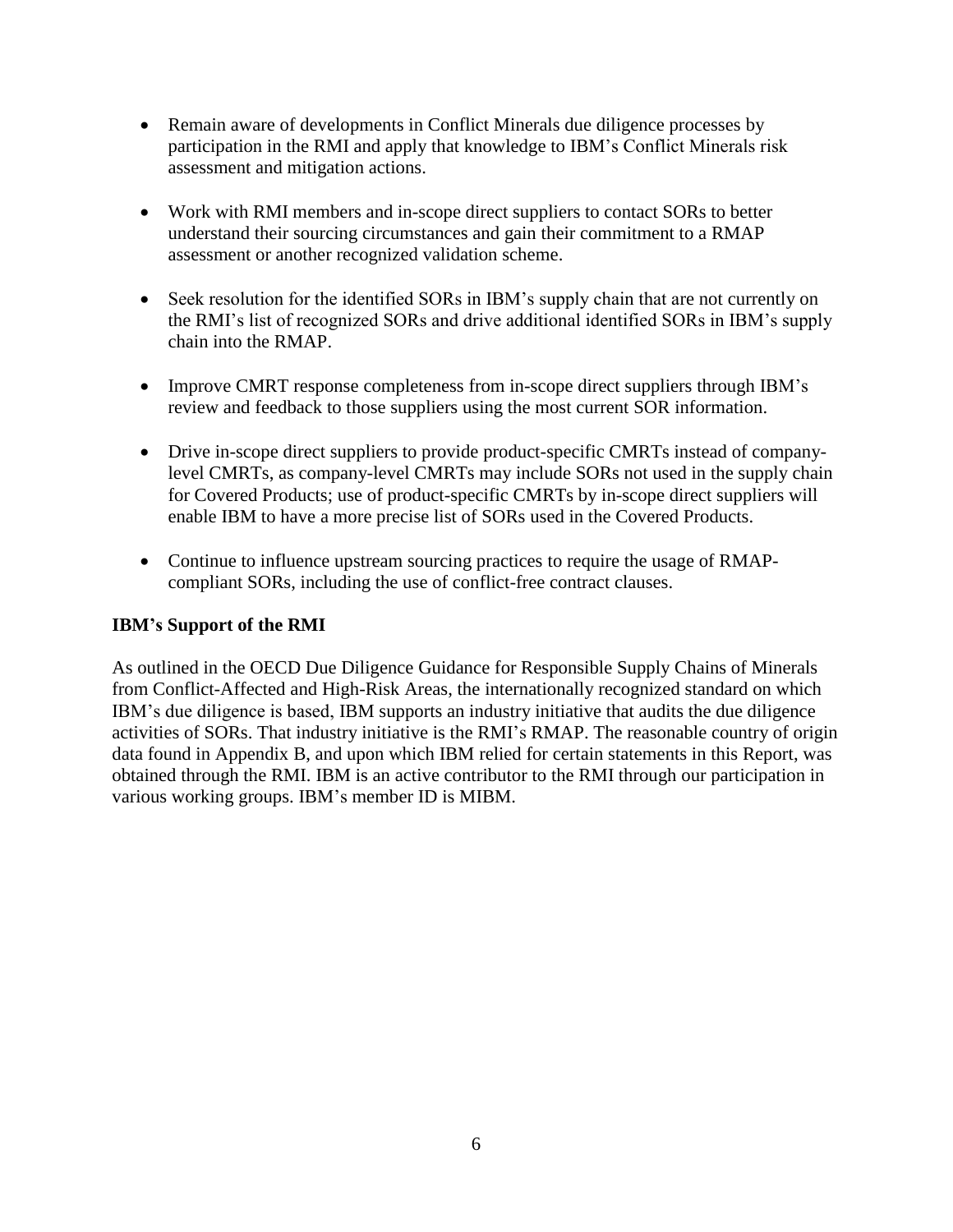## **Appendix A**

# **Smelters or Refiners (SORs) that may be used to process the Conflict Minerals contained in the Covered Products.**

SOR Status:

"Compliant" indicates that the SOR is publicly listed on the RMAP, LBMA Good Delivery List or RJC Chain-of-Custody web sites and considered conflict free as of year-end 2018.

"Active" indicates that the SOR is in process for one or more of the recognized third-party validation schemes.

"Not Participating" indicates that the SOR is not a current participant in any of the recognized third-party validation schemes.

| <b>Metal</b> | <b>Name of SOR</b>                                       | Country              | <b>SOR Status</b> |
|--------------|----------------------------------------------------------|----------------------|-------------------|
| Tantalum     | Asaka Riken Co., Ltd.                                    | Japan                | Compliant         |
| Tantalum     | Changsha South Tantalum Niobium<br>Co., Ltd.             | China                | Compliant         |
| Tantalum     | D Block Metals, LLC                                      | <b>United States</b> | Compliant         |
| Tantalum     | Exotech Inc.                                             | <b>United States</b> | Compliant         |
| Tantalum     | F&X Electro-Materials Ltd.                               | China                | Compliant         |
| Tantalum     | FIR Metals & Resource Ltd.                               | China                | Compliant         |
| Tantalum     | <b>Global Advanced Metals Aizu</b>                       | Japan                | Compliant         |
| Tantalum     | Global Advanced Metals Boyertown                         | <b>United States</b> | Compliant         |
| Tantalum     | <b>Guangdong Rising Rare Metals-EO</b><br>Materials Ltd. | China                | Compliant         |
| Tantalum     | Guangdong Zhiyuan New Material<br>Co., Ltd.              | China                | Compliant         |
| Tantalum     | H.C. Starck Co., Ltd.                                    | Thailand             | Compliant         |
| Tantalum     | H.C. Starck Hermsdorf GmbH                               | Germany              | Compliant         |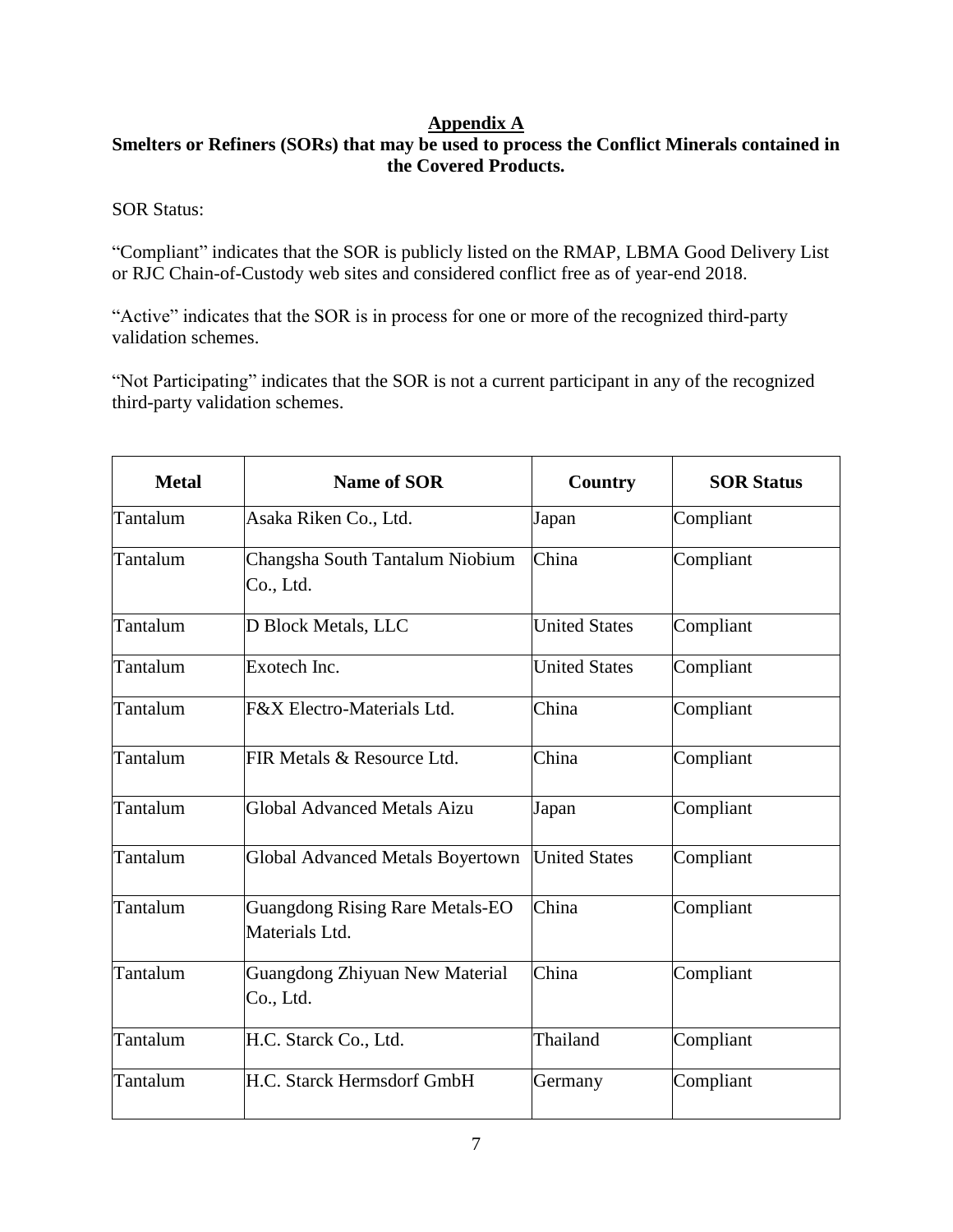| Tantalum | H.C. Starck Inc.                                     | <b>United States</b> | Compliant |
|----------|------------------------------------------------------|----------------------|-----------|
| Tantalum | H.C. Starck Ltd.                                     | Japan                | Compliant |
| Tantalum | H.C. Starck Smelting GmbH & Co.<br>KG                | Germany              | Compliant |
| Tantalum | H.C. Starck Tantalum and Niobium<br>GmbH             | Germany              | Compliant |
| Tantalum | Hengyang King Xing Lifeng New<br>Materials Co., Ltd. | China                | Compliant |
| Tantalum | Jiangxi Dinghai Tantalum &<br>Niobium Co., Ltd.      | China                | Compliant |
| Tantalum | Jiangxi Tuohong New Raw Material                     | China                | Compliant |
| Tantalum | Jiujiang Janny New Material Co.,<br>Ltd.             | China                | Compliant |
| Tantalum | JiuJiang JinXin Nonferrous Metals<br>Co., Ltd.       | China                | Compliant |
| Tantalum | Jiujiang Tanbre Co., Ltd.                            | China                | Compliant |
| Tantalum | Jiujiang Zhongao Tantalum &<br>Niobium Co., Ltd.     | China                | Compliant |
| Tantalum | <b>KEMET Blue Metals</b>                             | Mexico               | Compliant |
| Tantalum | <b>KEMET Blue Powder</b>                             | <b>United States</b> | Compliant |
| Tantalum | LSM Brasil S.A.                                      | <b>Brazil</b>        | Compliant |
| Tantalum | Metallurgical Products India Pvt.,<br>Ltd.           | India                | Compliant |
| Tantalum | Mineracao Taboca S.A.                                | <b>Brazil</b>        | Compliant |
| Tantalum | Mitsui Mining and Smelting Co., Ltd. Japan           |                      | Compliant |
| Tantalum | Ningxia Orient Tantalum Industry<br>Co., Ltd.        | China                | Compliant |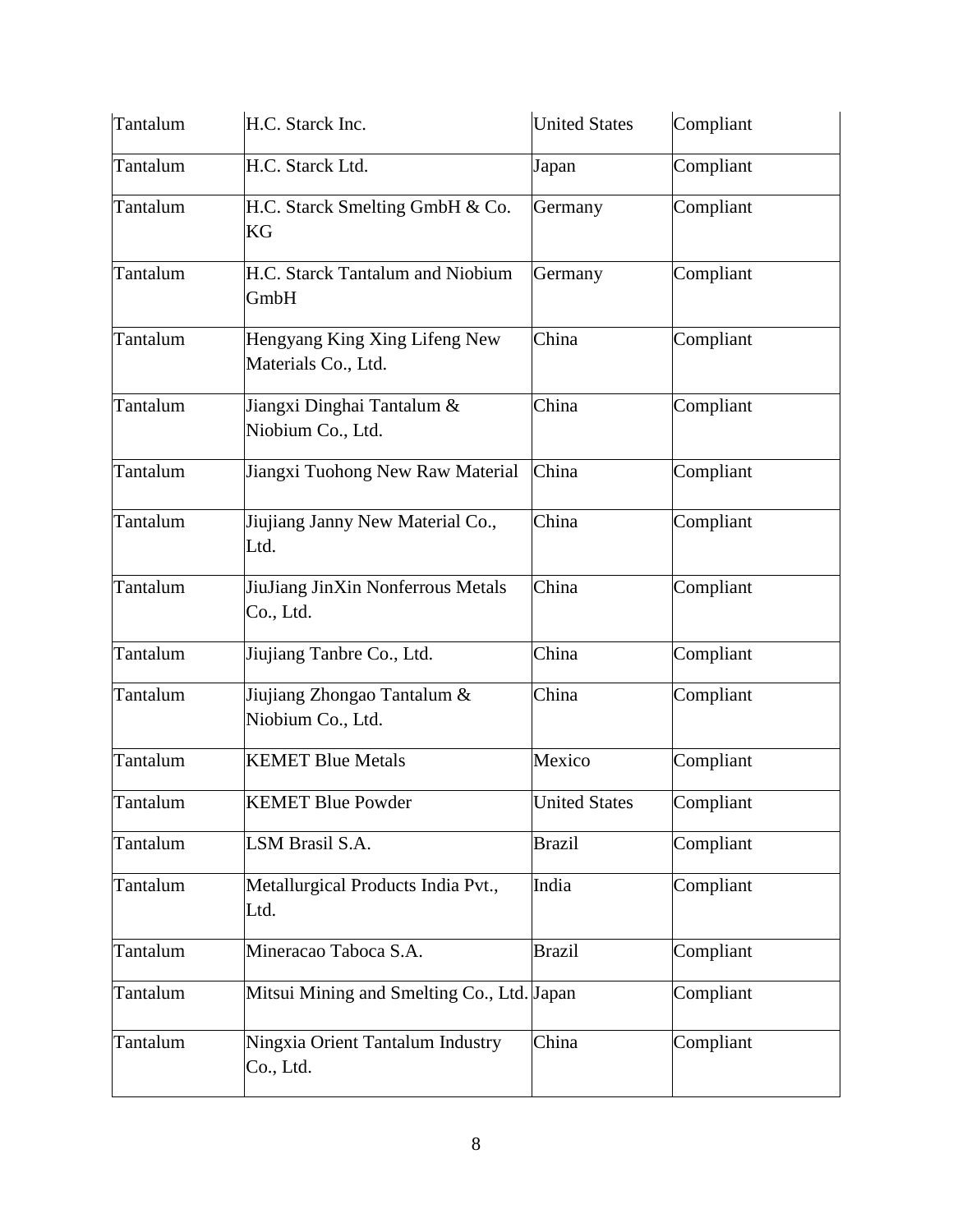| Tantalum | <b>NPM Silmet AS</b>                                                                | Estonia               | Compliant                |
|----------|-------------------------------------------------------------------------------------|-----------------------|--------------------------|
| Tantalum | Power Resources Ltd.                                                                | Macedonia             | Compliant                |
| Tantalum | QuantumClean                                                                        | <b>United States</b>  | Compliant                |
| Tantalum | Resind Industria e Comercio Ltda.                                                   | <b>Brazil</b>         | Compliant                |
| Tantalum | RFH Tantalum Smeltery Co.,<br>Ltd./Yanling Jincheng Tantalum &<br>Niobium Co., Ltd. | China                 | Compliant                |
| Tantalum | Solikamsk Magnesium Works OAO                                                       | Russian<br>Federation | Compliant                |
| Tantalum | Taki Chemical Co., Ltd.                                                             | Japan                 | Compliant                |
| Tantalum | <b>Telex Metals</b>                                                                 | <b>United States</b>  | Compliant                |
| Tantalum | <b>Ulba Metallurgical Plant JSC</b>                                                 | Kazakhstan            | Compliant                |
| Tantalum | XinXing HaoRong Electronic<br>Material Co., Ltd.                                    | China                 | Compliant                |
| Tin      | Alpha                                                                               | <b>United States</b>  | Compliant                |
| Tin      | An Vinh Joint Stock Mineral<br><b>Processing Company</b>                            | Vietnam               | <b>Not Participating</b> |
| Tin      | Chenzhou Yunxiang Mining and<br>Metallurgy Co., Ltd.                                | China                 | Compliant                |
| Tin      | Chifeng Dajingzi Tin Industry Co.,<br>Ltd.                                          | China                 | Compliant                |
| Tin      | China Tin Group Co., Ltd.                                                           | China                 | Compliant                |
| Tin      | CV Ayi Jaya                                                                         | Indonesia             | Compliant                |
| Tin      | CV Dua Sekawan                                                                      | Indonesia             | Compliant                |
| Tin      | CV Gita Pesona                                                                      | Indonesia             | Compliant                |
| Tin      | <b>CV United Smelting</b>                                                           | Indonesia             | Compliant                |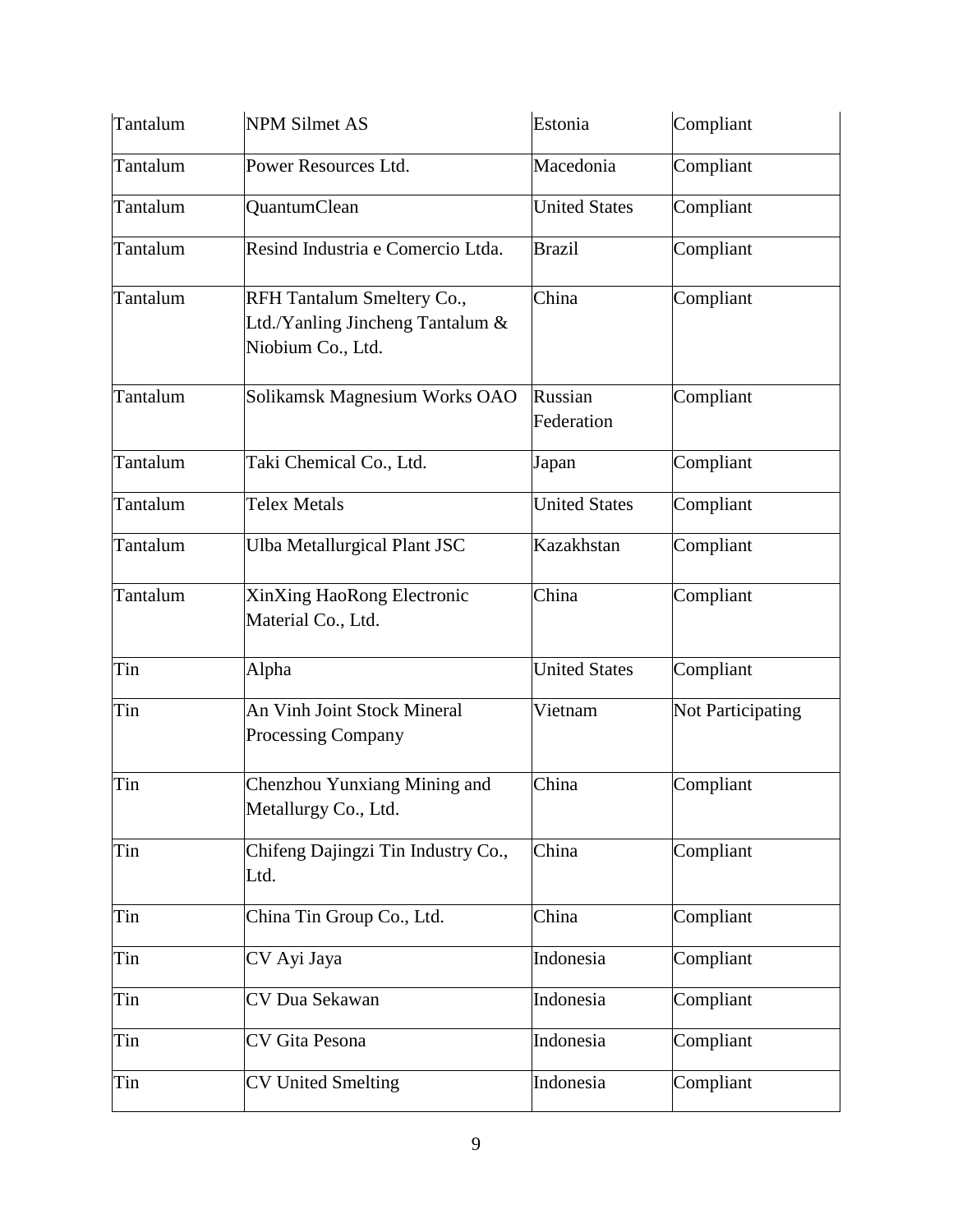| Tin | CV Venus Inti Perkasa                                                              | Indonesia     | Compliant         |
|-----|------------------------------------------------------------------------------------|---------------|-------------------|
| Tin | Dowa                                                                               | Japan         | Compliant         |
| Tin | Electro-Mechanical Facility of the<br>Cao Bang Minerals & Metallurgy<br><b>JSC</b> | Vietnam       | Not Participating |
| Tin | <b>EM Vinto</b>                                                                    | Bolivia       | Compliant         |
| Tin | Estanho de Rondonia S.A.                                                           | <b>Brazil</b> | Not Participating |
| Tin | Fenix Metals                                                                       | Poland        | Compliant         |
| Tin | Gejiu Fengming Metallurgy<br><b>Chemical Plant</b>                                 | China         | Compliant         |
| Tin | Gejiu Kai Meng Industry and Trade<br><b>LLC</b>                                    | China         | Compliant         |
| Tin | Gejiu Non-Ferrous Metal Processing<br>Co., Ltd.                                    | China         | Compliant         |
| Tin | Gejiu Yunxin Nonferrous ElectrolysisChina<br>Co., Ltd.                             |               | Compliant         |
| Tin | Gejiu Zili Mining And Metallurgy<br>Co., Ltd.                                      | China         | Active            |
| Tin | <b>Guangdong Hanhe Non-Ferrous</b><br>Metal Co., Ltd.                              | China         | Compliant         |
| Tin | Guanyang Guida Nonferrous Metal<br><b>Smelting Plant</b>                           | China         | Compliant         |
| Tin | HuiChang Hill Tin Industry Co., Ltd. China                                         |               | Compliant         |
| Tin | Huichang Jinshunda Tin Co., Ltd.                                                   | China         | Compliant         |
| Tin | Jiangxi New Nanshan Technology<br>Ltd.                                             | China         | Compliant         |
| Tin | Magnu's Minerais Metais e Ligas<br>Ltda.                                           | <b>Brazil</b> | Compliant         |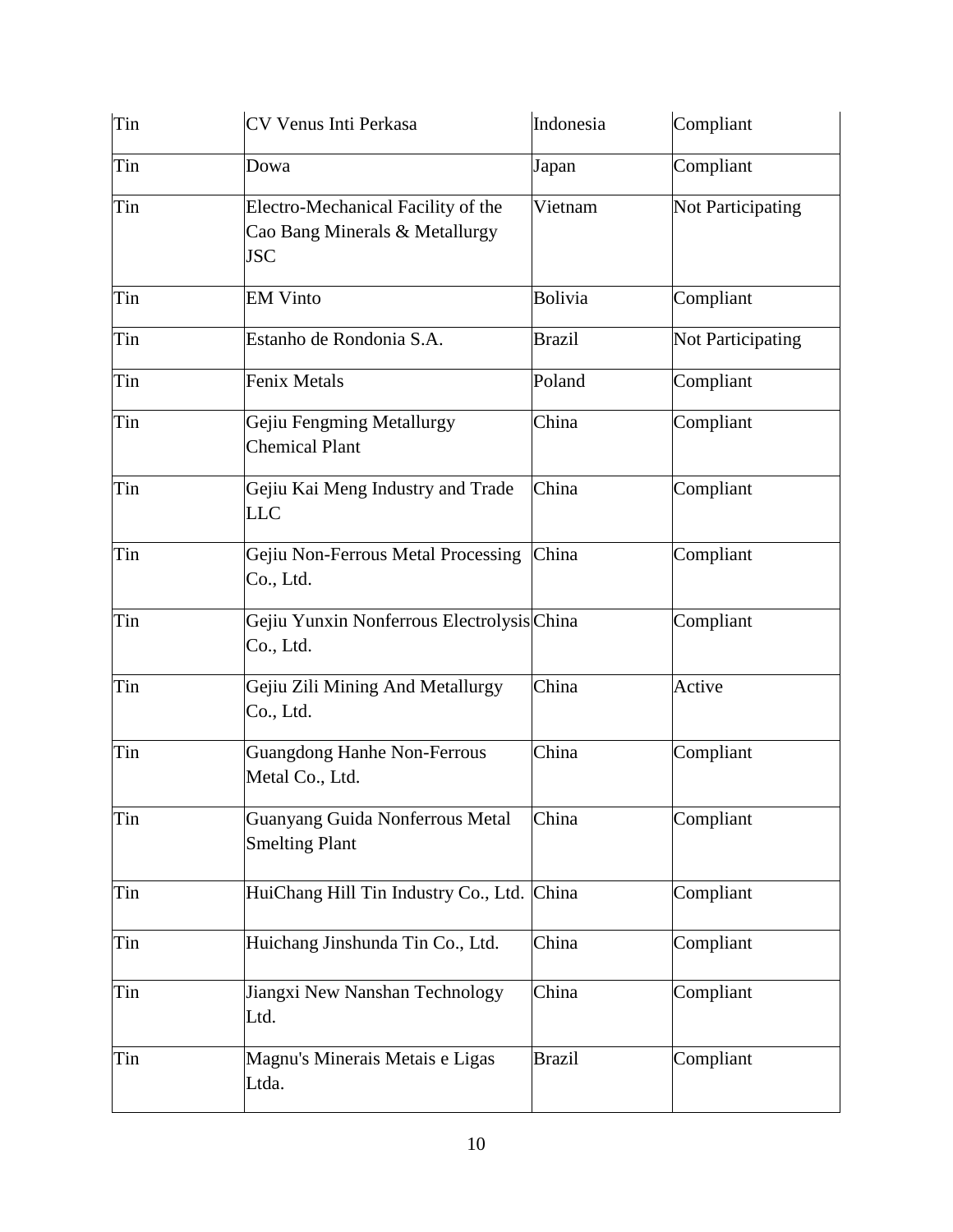| Tin | Malaysia Smelting Corporation<br>(MSC)                     | Malaysia             | Compliant         |
|-----|------------------------------------------------------------|----------------------|-------------------|
| Tin | Melt Metais e Ligas S.A.                                   | <b>Brazil</b>        | Compliant         |
| Tin | Metallic Resources, Inc.                                   | <b>United States</b> | Compliant         |
| Tin | Metallo Belgium N.V.                                       | Belgium              | Compliant         |
| Tin | Metallo Spain S.L.U.                                       | Spain                | Compliant         |
| Tin | Mineracao Taboca S.A.                                      | <b>Brazil</b>        | Compliant         |
| Tin | Minsur                                                     | Peru                 | Compliant         |
| Tin | Mitsubishi Materials Corporation                           | Japan                | Compliant         |
| Tin | Modeltech Sdn Bhd                                          | Malaysia             | Compliant         |
| Tin | Nghe Tinh Non-Ferrous Metals Joint<br><b>Stock Company</b> | Vietnam              | Not Participating |
| Tin | O.M. Manufacturing (Thailand) Co.,<br>Ltd.                 | Thailand             | Compliant         |
| Tin | O.M. Manufacturing Philippines, Inc. Philippines           |                      | Compliant         |
| Tin | Operaciones Metalurgical S.A.                              | Bolivia              | Compliant         |
| Tin | Pongpipat Company Limited                                  | Myanmar              | Not Participating |
| Tin | PT Aries Kencana Sejahtera                                 | Indonesia            | Compliant         |
| Tin | PT Artha Cipta Langgeng                                    | Indonesia            | Compliant         |
| Tin | PT ATD Makmur Mandiri Jaya                                 | Indonesia            | Compliant         |
| Tin | PT Babel Inti Perkasa                                      | Indonesia            | Compliant         |
| Tin | PT Bangka Prima Tin                                        | Indonesia            | Compliant         |
| Tin | PT Bangka Serumpun                                         | Indonesia            | Compliant         |
| Tin | PT Bangka Tin Industry                                     | Indonesia            | Compliant         |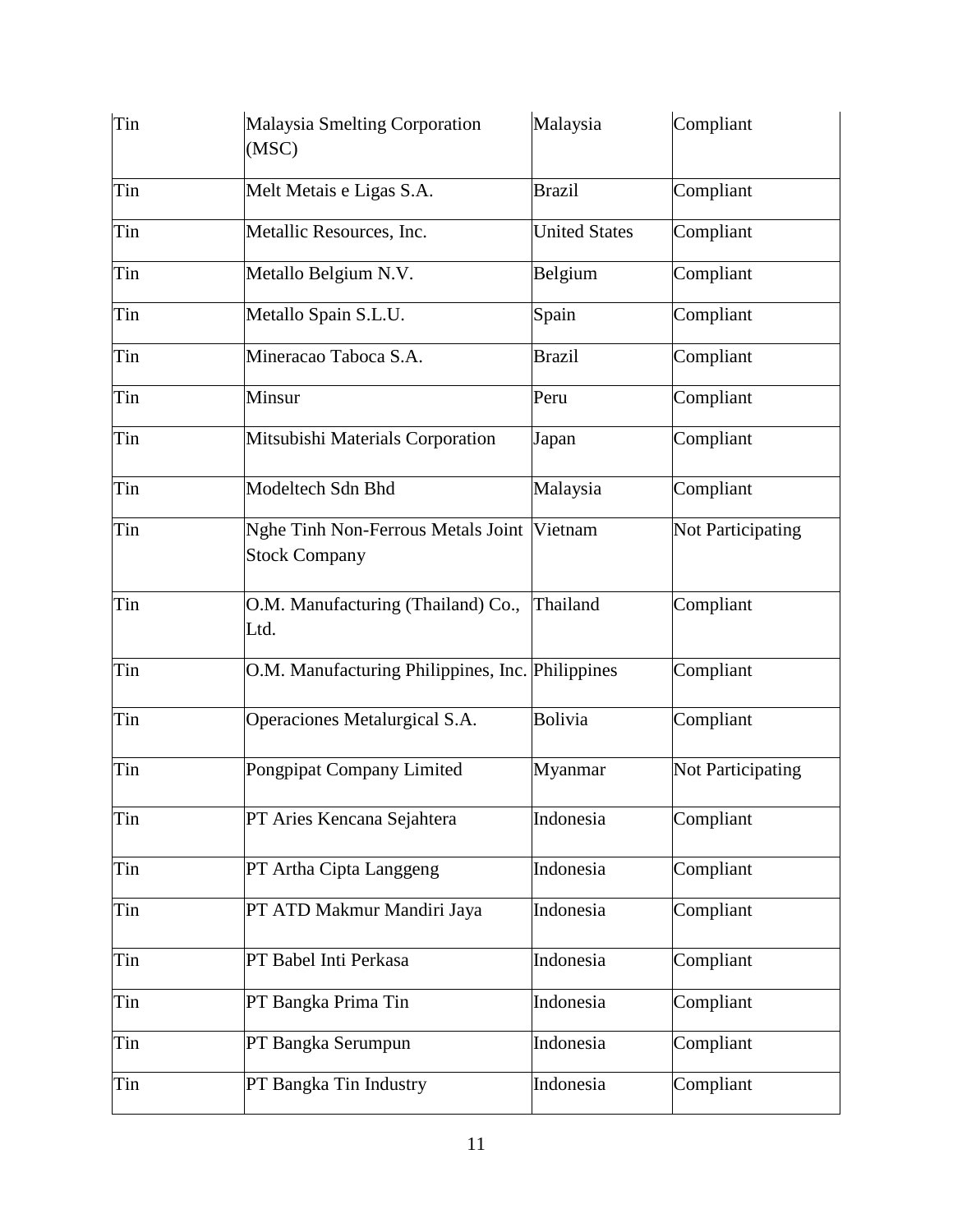| Tin | PT Belitung Industri Sejahtera    | Indonesia     | Compliant |
|-----|-----------------------------------|---------------|-----------|
| Tin | PT Bukit Timah                    | Indonesia     | Compliant |
| Tin | PT DS Jaya Abadi                  | Indonesia     | Compliant |
| Tin | PT Inti Stania Prima              | Indonesia     | Compliant |
| Tin | PT Karimun Mining                 | Indonesia     | Compliant |
| Tin | PT Kijang Jaya Mandiri            | Indonesia     | Compliant |
| Tin | PT Menara Cipta Mulia             | Indonesia     | Compliant |
| Tin | PT Mitra Stania Prima             | Indonesia     | Compliant |
| Tin | PT Panca Mega Persada             | Indonesia     | Compliant |
| Tin | PT Premium Tin Indonesia          | Indonesia     | Compliant |
| Tin | PT Prima Timah Utama              | Indonesia     | Compliant |
| Tin | PT Rajehan Ariq                   | Indonesia     | Compliant |
| Tin | PT Refined Bangka Tin             | Indonesia     | Compliant |
| Tin | PT Sariwiguna Binasentosa         | Indonesia     | Compliant |
| Tin | PT Stanindo Inti Perkasa          | Indonesia     | Compliant |
| Tin | PT Sukses Inti Makmur             | Indonesia     | Compliant |
| Tin | PT Sumber Jaya Indah              | Indonesia     | Compliant |
| Tin | PT Timah Tbk Kundur               | Indonesia     | Compliant |
| Tin | PT Timah Tbk Mentok               | Indonesia     | Compliant |
| Tin | PT Tinindo Inter Nusa             | Indonesia     | Compliant |
| Tin | PT Tommy Utama                    | Indonesia     | Compliant |
| Tin | Resind Industria e Comercio Ltda. | <b>Brazil</b> | Compliant |
| Tin | Rui Da Hung                       | Taiwan        | Compliant |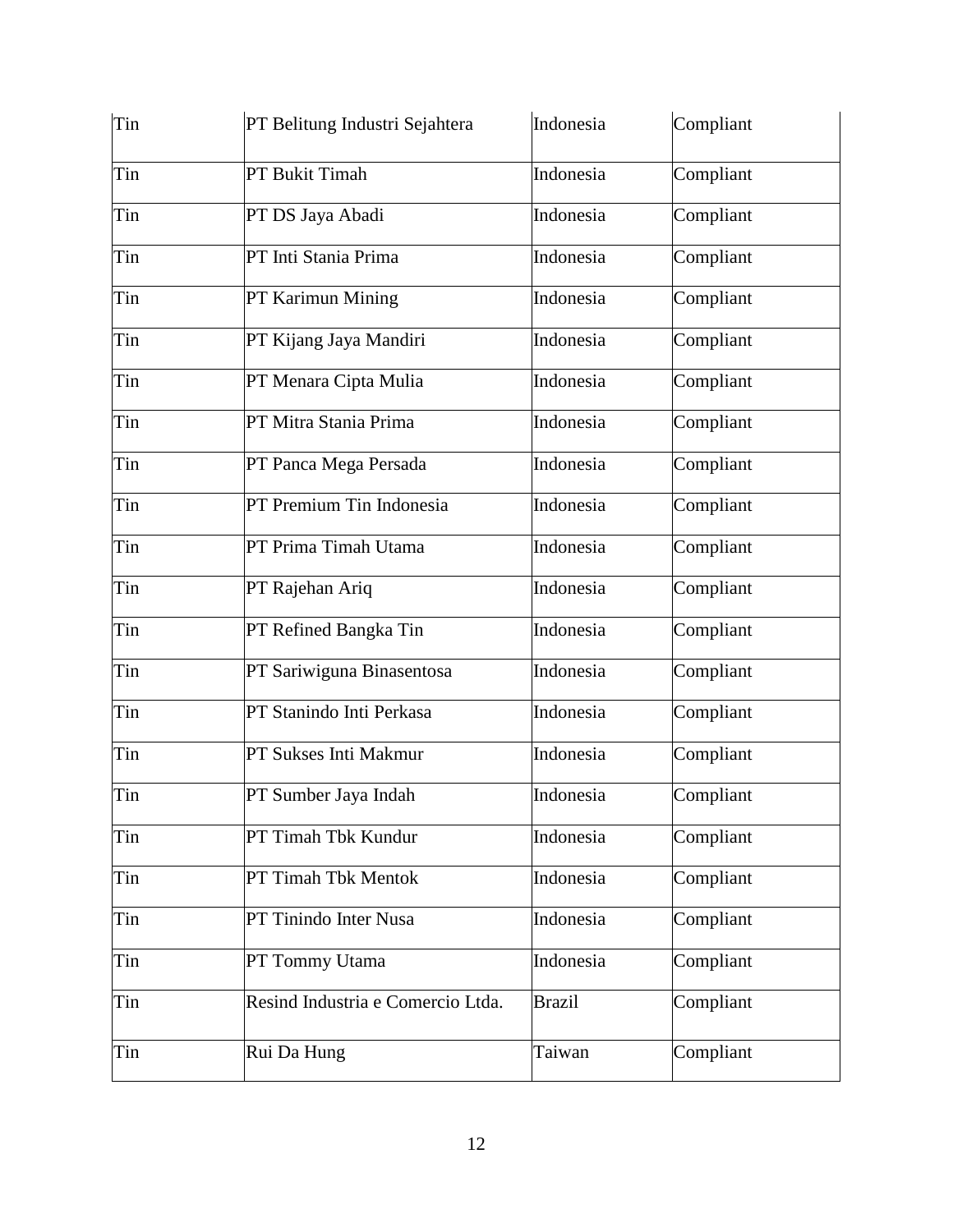| Tin      | Soft Metais Ltda.                                            | <b>Brazil</b>        | Compliant         |
|----------|--------------------------------------------------------------|----------------------|-------------------|
| Tin      | <b>Super Ligas</b>                                           | <b>Brazil</b>        | Not Participating |
| Tin      | Thaisarco                                                    | Thailand             | Compliant         |
| Tin      | Tuyen Quang Non-Ferrous Metals<br><b>Joint Stock Company</b> | Vietnam              | Not Participating |
| Tin      | White Solder Metalurgia e Mineracao Brazil<br>Ltda.          |                      | Compliant         |
| Tin      | Yunnan Chengfeng Non-ferrous<br>Metals Co., Ltd.             | China                | Compliant         |
| Tin      | Yunnan Tin Company Limited                                   | China                | Compliant         |
| Tungsten | A.L.M.T. Corp.                                               | Japan                | Compliant         |
| Tungsten | <b>ACL Metais Eireli</b>                                     | <b>Brazil</b>        | Compliant         |
| Tungsten | <b>Chenzhou Diamond Tungsten</b><br>Products Co., Ltd.       | China                | Compliant         |
| Tungsten | Chongyi Zhangyuan Tungsten Co.,<br>Ltd.                      | China                | Compliant         |
| Tungsten | Fujian Jinxin Tungsten Co., Ltd.                             | China                | Compliant         |
| Tungsten | Ganzhou Haichuang Tungsten Co.,<br>Ltd.                      | China                | Compliant         |
| Tungsten | Ganzhou Huaxing Tungsten Products China<br>Co., Ltd.         |                      | Compliant         |
| Tungsten | Ganzhou Jiangwu Ferrotungsten Co., China<br>Ltd.             |                      | Compliant         |
| Tungsten | Ganzhou Seadragon W & Mo Co.,<br>Ltd.                        | China                | Compliant         |
| Tungsten | Global Tungsten & Powders Corp.                              | <b>United States</b> | Compliant         |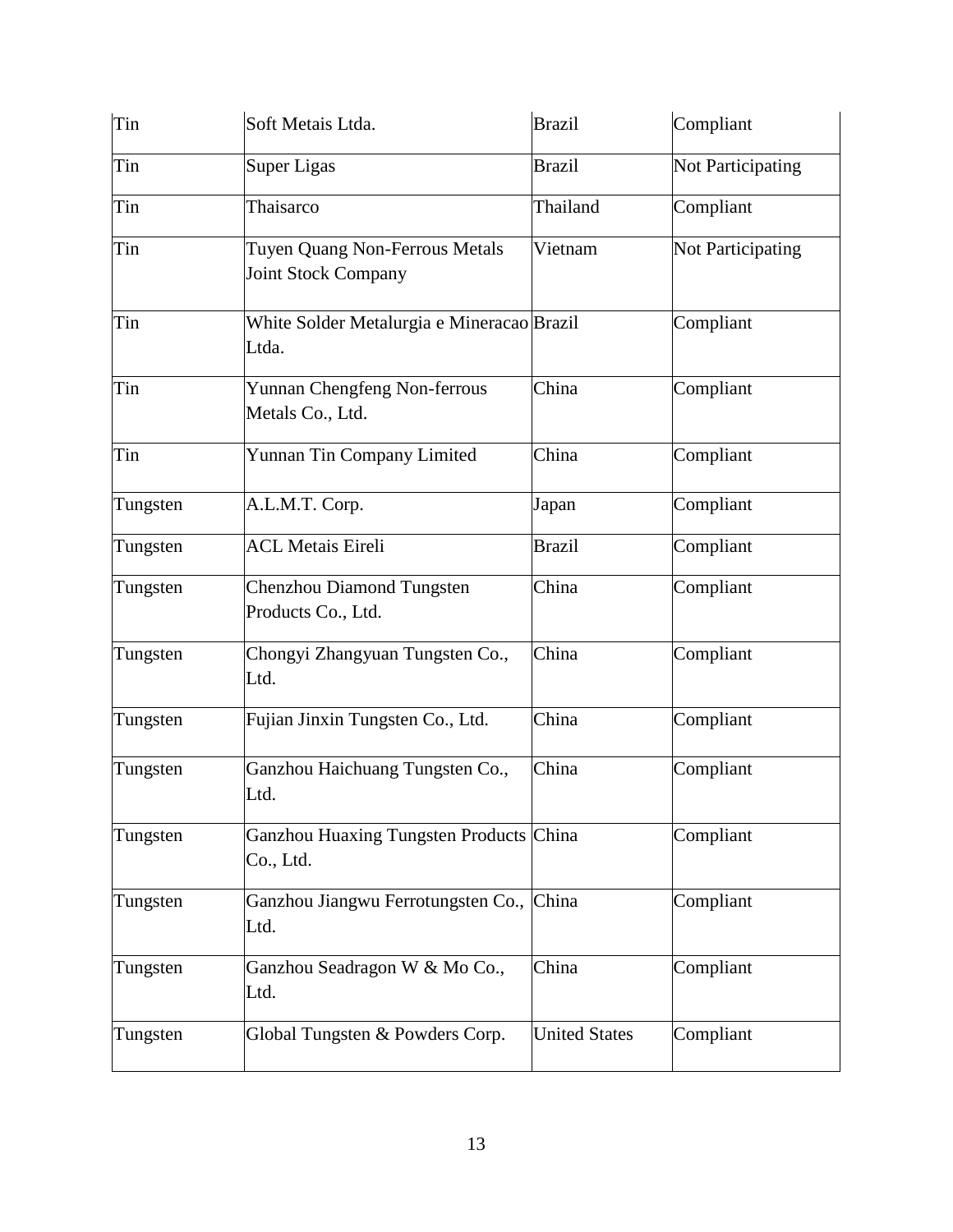| Tungsten | Guangdong Xianglu Tungsten Co.,<br>Ltd.                          | China                 | Compliant                |
|----------|------------------------------------------------------------------|-----------------------|--------------------------|
| Tungsten | H.C. Starck Smelting GmbH & Co.<br>KG                            | Germany               | Compliant                |
| Tungsten | H.C. Starck Tungsten GmbH                                        | Germany               | Compliant                |
| Tungsten | Hunan Chenzhou Mining Co., Ltd.                                  | China                 | Compliant                |
| Tungsten | Hunan Chuangda Vanadium<br>Tungsten Co., Ltd. Wuji               | China                 | Compliant                |
| Tungsten | Hunan Chunchang Nonferrous Metals China<br>Co., Ltd.             |                       | Compliant                |
| Tungsten | Hunan Litian Tungsten Industry Co.,<br>Ltd.                      | China                 | Active                   |
| Tungsten | Hydrometallurg, JSC                                              | Russian<br>Federation | Compliant                |
| Tungsten | Japan New Metals Co., Ltd.                                       | Japan                 | Compliant                |
| Tungsten | Jiangwu H.C. Starck Tungsten<br>Products Co., Ltd.               | China                 | Compliant                |
| Tungsten | Jiangxi Dayu Longxintai Tungsten<br>Co., Ltd.                    | China                 | Not Participating        |
| Tungsten | Jiangxi Gan Bei Tungsten Co., Ltd.                               | China                 | Compliant                |
| Tungsten | Jiangxi Minmetals Gao'an Non-<br>ferrous Metals Co., Ltd.        | China                 | <b>Not Participating</b> |
| Tungsten | Jiangxi Tonggu Non-ferrous<br>Metallurgical & Chemical Co., Ltd. | China                 | Compliant                |
| Tungsten | Jiangxi Xinsheng Tungsten Industry<br>Co., Ltd.                  | China                 | Compliant                |
| Tungsten | Jiangxi Yaosheng Tungsten Co., Ltd.                              | China                 | Compliant                |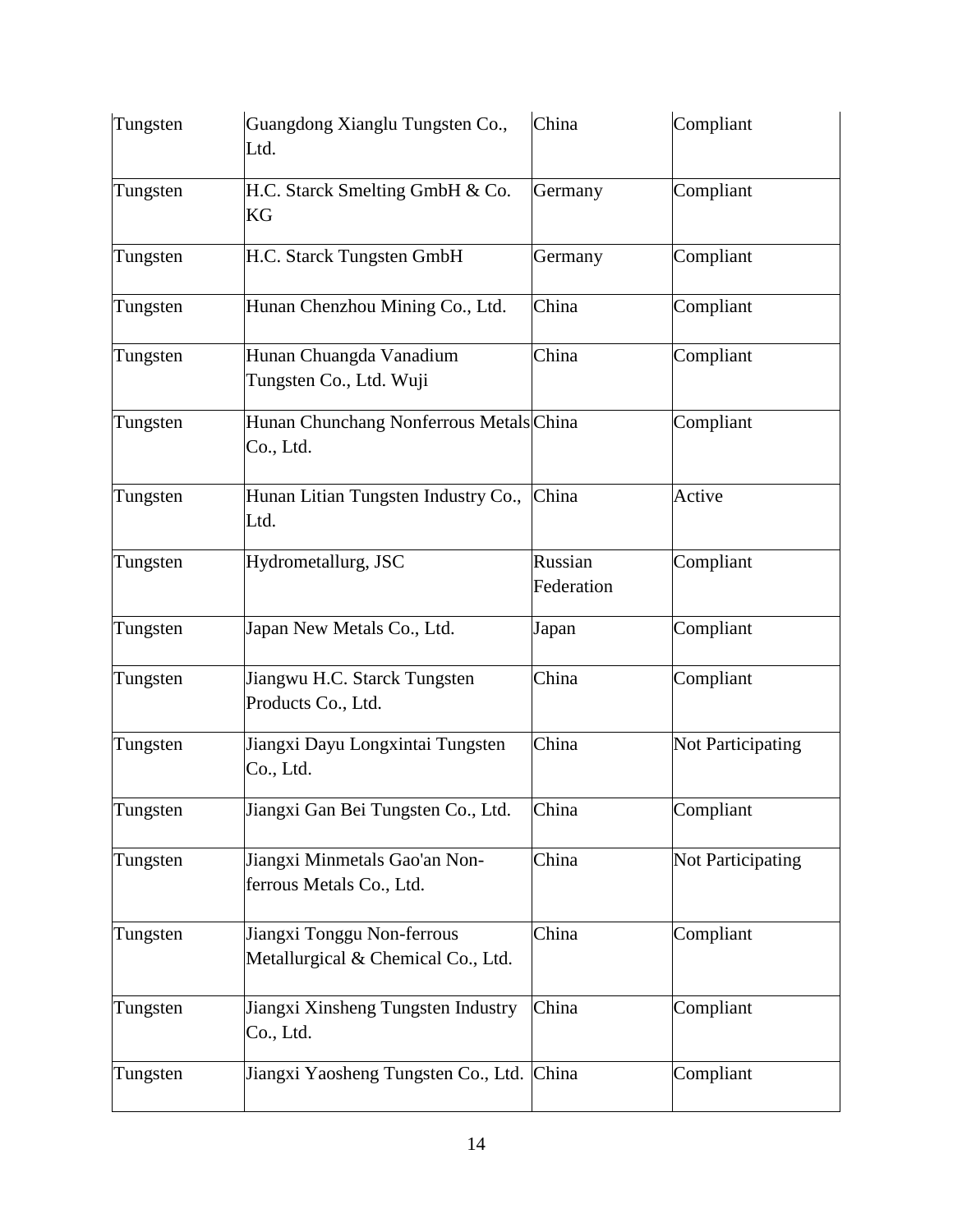| Tungsten | <b>Kennametal Fallon</b>                                               | <b>United States</b>  | Compliant         |
|----------|------------------------------------------------------------------------|-----------------------|-------------------|
| Tungsten | Kennametal Huntsville                                                  | <b>United States</b>  | Compliant         |
| Tungsten | Malipo Haiyu Tungsten Co., Ltd.                                        | China                 | Compliant         |
| Tungsten | Masan Tungsten Chemical LLC                                            | Vietnam               | Complaint         |
| Tungsten | Moliren Ltd.                                                           | Russian<br>Federation | Compliant         |
| Tungsten | Niagara Refining LLC                                                   | <b>United States</b>  | Compliant         |
| Tungsten | Philippine Chuangxin Industrial Co., Philippines<br>Inc.               |                       | Compliant         |
| Tungsten | <b>South-East Nonferrous Metal</b><br>Company Limited of Hengyang City | China                 | Compliant         |
| Tungsten | Tejing (Vietnam) Tungsten Co., Ltd.                                    | Vietnam               | Compliant         |
| Tungsten | Unecha Refractory metals plant                                         | Russian<br>Federation | Compliant         |
| Tungsten | Wolfram Bergbau und Hutten AG                                          | Austria               | Compliant         |
| Tungsten | Woltech Korea Co., Ltd.                                                | South Korea           | Compliant         |
| Tungsten | Xiamen Tungsten (H.C.) Co., Ltd.                                       | China                 | Compliant         |
| Tungsten | Xiamen Tungsten Co., Ltd.                                              | China                 | Compliant         |
| Tungsten | Xinfeng Huarui Tungsten &<br>Molybdenum New Material Co., Ltd.         | China                 | Compliant         |
| Tungsten | Xinhai Rendan Shaoguan Tungsten<br>Co., Ltd.                           | China                 | Compliant         |
| Gold     | Abington Reldan Metals, LLC                                            | <b>United States</b>  | Not Participating |
| Gold     | <b>Advanced Chemical Company</b>                                       | <b>United States</b>  | Compliant         |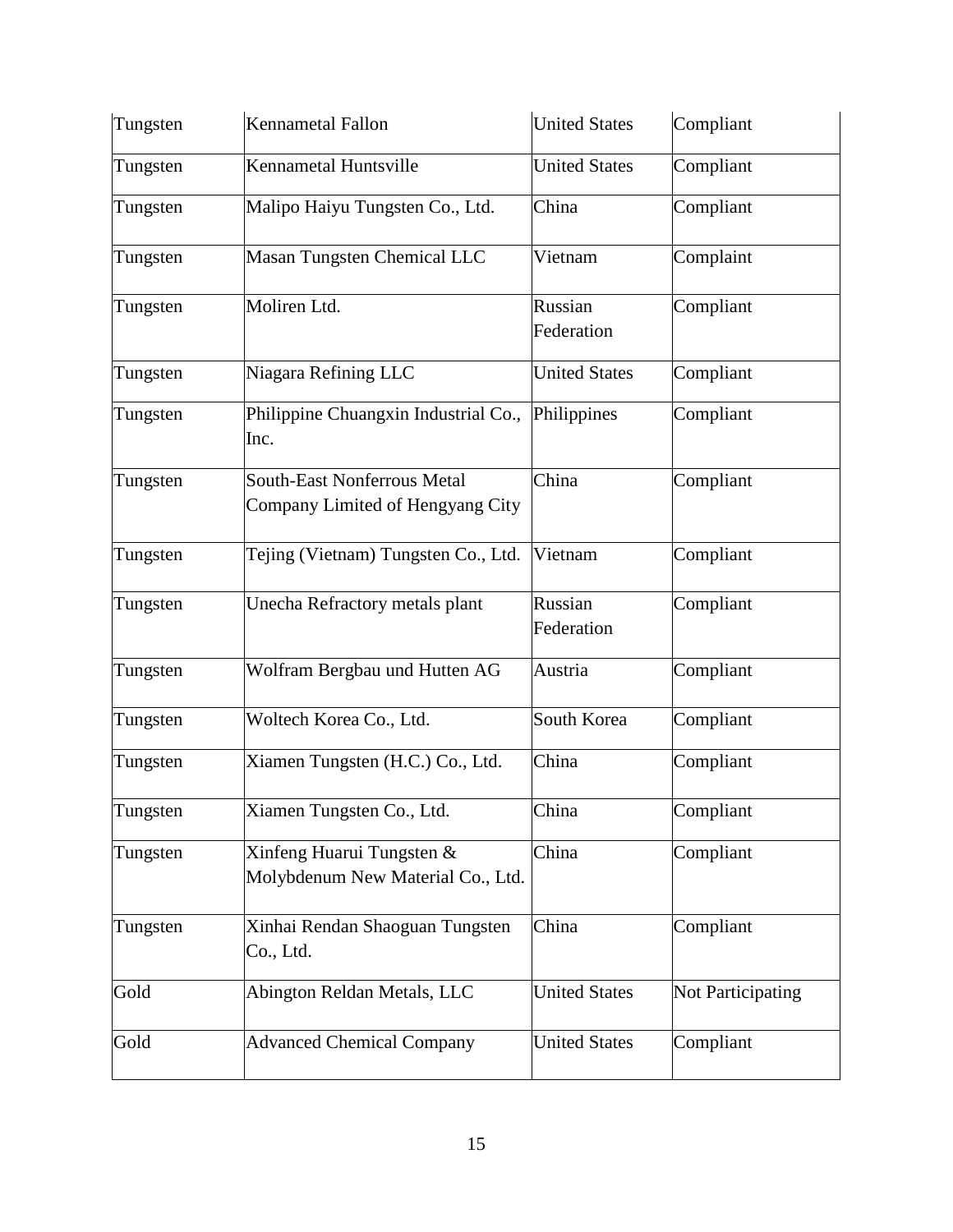| Gold | Aida Chemical Industries Co., Ltd.                               | Japan                          | Compliant                |
|------|------------------------------------------------------------------|--------------------------------|--------------------------|
| Gold | Al Etihad Gold Refinery DMCC                                     | <b>United Arab</b><br>Emirates | Compliant                |
| Gold | Allgemeine Gold-und<br>Silberscheideanstalt A.G.                 | Germany                        | Compliant                |
| Gold | <b>Almalyk Mining and Metallurgical</b><br>Complex (AMMC)        | Uzbekistan                     | Compliant                |
| Gold | AngloGold Ashanti Corrego do Sitio<br>Mineracao                  | <b>Brazil</b>                  | Compliant                |
| Gold | Argor-Heraeus S.A.                                               | Switzerland                    | Compliant                |
| Gold | Asahi Pretec Corp.                                               | Japan                          | Compliant                |
| Gold | Asahi Refining Canada Ltd.                                       | Canada                         | Compliant                |
| Gold | Asahi Refining USA Inc.                                          | <b>United States</b>           | Compliant                |
| Gold | Asaka Riken Co., Ltd.                                            | Japan                          | Compliant                |
| Gold | Atasay Kuyumculuk Sanayi Ve<br>Ticaret A.S.                      | Turkey                         | Not Participating        |
| Gold | <b>AU Traders and Refiners</b>                                   | South Africa                   | Compliant                |
| Gold | <b>Aurubis AG</b>                                                | Germany                        | Compliant                |
| Gold | <b>Bangalore Refinery</b>                                        | India                          | Active                   |
| Gold | Bangko Sentral ng Pilipinas (Central<br>Bank of the Philippines) | Philippines                    | Compliant                |
| Gold | <b>Boliden AB</b>                                                | Sweden                         | Compliant                |
| Gold | C. Hafner GmbH + Co. KG                                          | Germany                        | Compliant                |
| Gold | Caridad                                                          | Mexico                         | <b>Not Participating</b> |
| Gold | <b>CCR Refinery - Glencore Canada</b><br>Corporation             | Canada                         | Compliant                |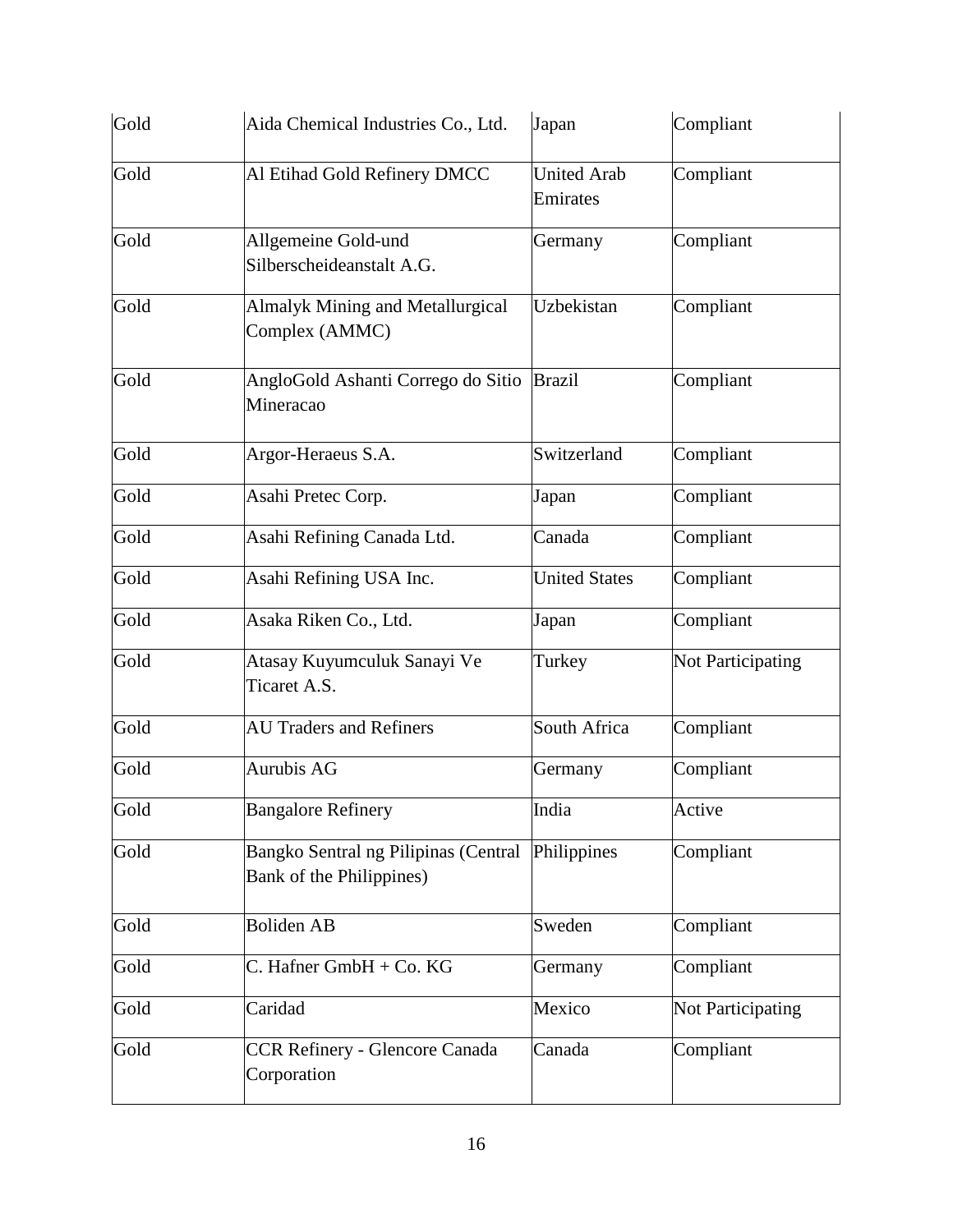| Gold | Cendres + Metaux S.A.                                      | Switzerland                    | Compliant                |
|------|------------------------------------------------------------|--------------------------------|--------------------------|
| Gold | Chimet S.p.A.                                              | Italy                          | Compliant                |
| Gold | Chugai Mining                                              | Japan                          | Active                   |
| Gold | Daejin Indus Co., Ltd.                                     | South Korea                    | Compliant                |
| Gold | Daye Non-Ferrous Metals Mining<br>Ltd.                     | China                          | Compliant                |
| Gold | Degussa Sonne / Mond Goldhandel<br>GmbH                    | Germany                        | <b>Not Participating</b> |
| Gold | <b>DODUCO</b> Contacts and Refining<br>GmbH                | Germany                        | Compliant                |
| Gold | Dowa                                                       | Japan                          | Compliant                |
| Gold | <b>DSC</b> (Do Sung Corporation)                           | South Korea                    | Compliant                |
| Gold | Eco-System Recycling Co., Ltd.                             | Japan                          | Compliant                |
| Gold | <b>Emirates Gold DMCC</b>                                  | <b>United Arab</b><br>Emirates | Compliant                |
| Gold | GCC Gujrat Gold Centre Pvt. Ltd.                           | India                          | Not Participating        |
| Gold | <b>Geib Refining Corporation</b>                           | <b>United States</b>           | Compliant                |
| Gold | Gold Refinery of Zijin Mining Group China<br>Co., Ltd.     |                                | Compliant                |
| Gold | Great Wall Precious Metals Co., Ltd. China<br>of CBPM      |                                | Compliant                |
| Gold | <b>Guangdong Jinding Gold Limited</b>                      | China                          | <b>Not Participating</b> |
| Gold | Guoda Safina High-Tech<br>Environmental Refinery Co., Ltd. | China                          | Not Participating        |
| Gold | Hangzhou Fuchunjiang Smelting Co., China<br>Ltd.           |                                | <b>Not Participating</b> |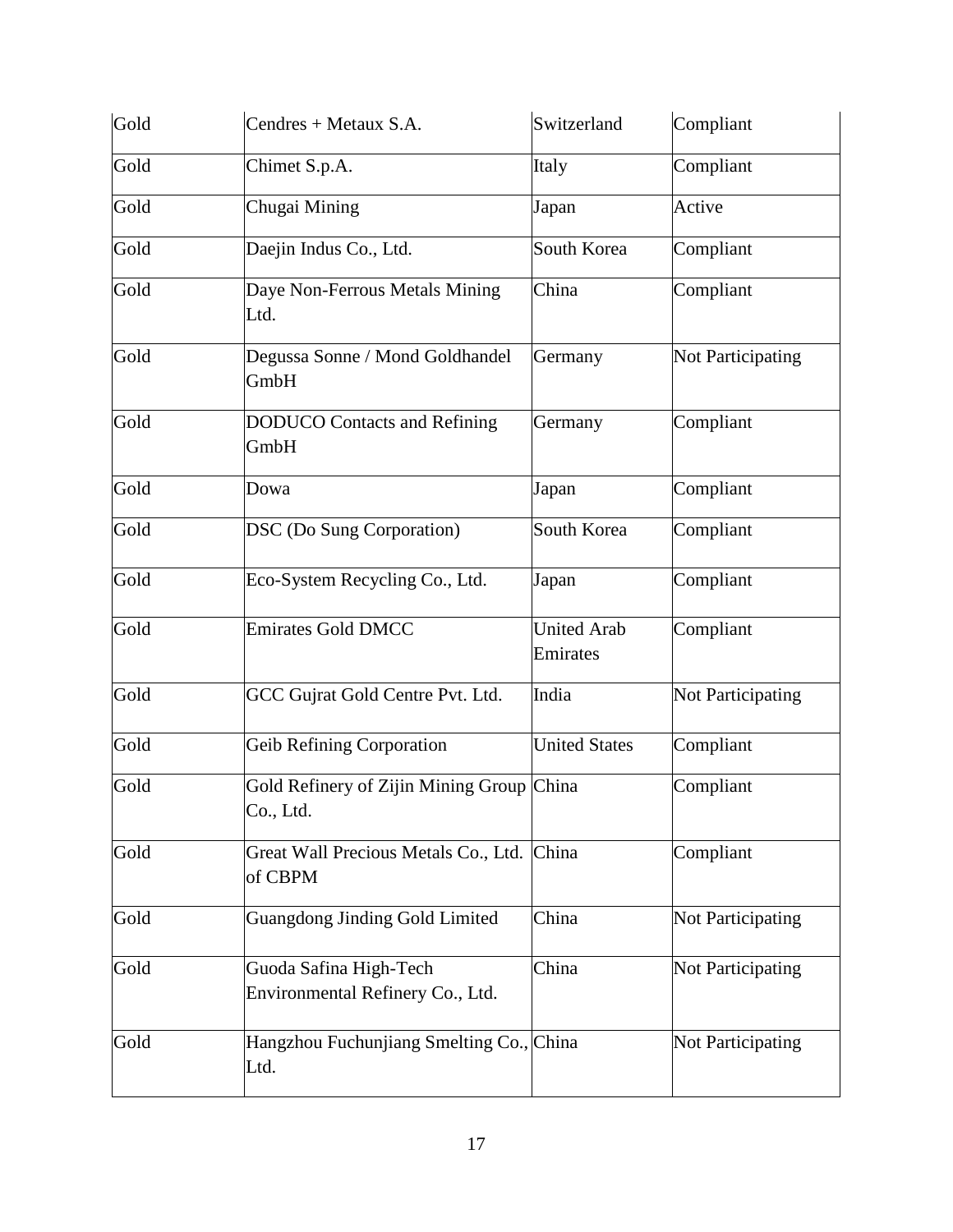| Gold | HeeSung Metal Ltd.                                                 | South Korea                    | Compliant                |
|------|--------------------------------------------------------------------|--------------------------------|--------------------------|
| Gold | Heimerle + Meule GmbH                                              | Germany                        | Compliant                |
| Gold | Heraeus Metals Hong Kong Ltd.                                      | China                          | Compliant                |
| Gold | Heraeus Precious Metals GmbH &<br>Co. KG                           | Germany                        | Compliant                |
| Gold | Hunan Chenzhou Mining Co., Ltd.                                    | China                          | Not Participating        |
| Gold | HwaSeong CJ CO., LTD.                                              | South Korea                    | <b>Not Participating</b> |
| Gold | Inner Mongolia Qiankun Gold and<br>Silver Refinery Share Co., Ltd. | China                          | Compliant                |
| Gold | Ishifuku Metal Industry Co., Ltd.                                  | Japan                          | Compliant                |
| Gold | <b>Istanbul Gold Refinery</b>                                      | Turkey                         | Compliant                |
| Gold | Italpreziosi                                                       | Italy                          | Compliant                |
| Gold | Japan Mint                                                         | Japan                          | Compliant                |
| Gold | Jiangxi Copper Co., Ltd.                                           | China                          | Compliant                |
| Gold | <b>JSC</b> Uralelectromed                                          | Russian<br>Federation          | Compliant                |
| Gold | JX Nippon Mining & Metals Co.,<br>Ltd.                             | Japan                          | Compliant                |
| Gold | Kaloti Precious Metals                                             | <b>United Arab</b><br>Emirates | Not Participating        |
| Gold | <b>Kazakhmys Smelting LLC</b>                                      | Kazakhstan                     | <b>Not Participating</b> |
| Gold | Kazzinc                                                            | Kazakhstan                     | Compliant                |
| Gold | Kennecott Utah Copper LLC                                          | <b>United States</b>           | Compliant                |
| Gold | KGHM Polska Miedz Spolka<br>Akcyjna                                | Poland                         | Active                   |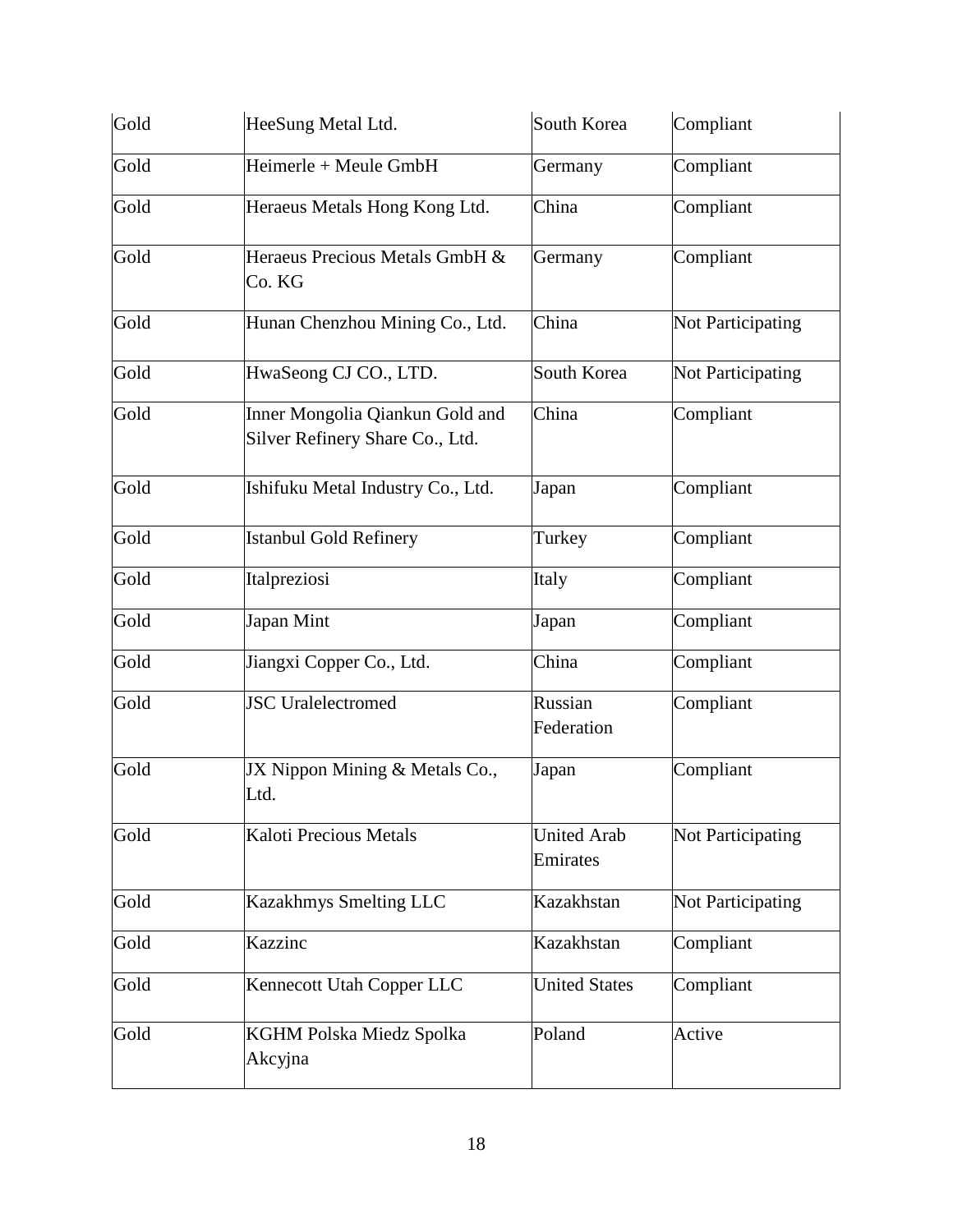| Gold | Kojima Chemicals Co., Ltd.                      | Japan                 | Compliant                |
|------|-------------------------------------------------|-----------------------|--------------------------|
| Gold | Korea Zinc Co., Ltd.                            | South Korea           | Compliant                |
| Gold | Kyrgyzaltyn JSC                                 | Kyrgyzstan            | Compliant                |
| Gold | Kyshtym Copper-Electrolytic Plant<br><b>ZAO</b> | Russian<br>Federation | Not Participating        |
| Gold | L'azurde Company For Jewelry                    | Saudi Arabia          | Not Participating        |
| Gold | Lingbao Gold Co., Ltd.                          | China                 | <b>Not Participating</b> |
| Gold | Lingbao Jinyuan Tonghui Refinery<br>Co., Ltd.   | China                 | Not Participating        |
| Gold | L'Orfebre S.A.                                  | Andorra               | Compliant                |
| Gold | LS-NIKKO Copper Inc.                            | South Korea           | Compliant                |
| Gold | Luoyang Zijin Yinhui Gold Refinery<br>Co., Ltd. | China                 | Not Participating        |
| Gold | <b>Marsam Metals</b>                            | <b>Brazil</b>         | Compliant                |
| Gold | Materion                                        | <b>United States</b>  | Compliant                |
| Gold | Matsuda Sangyo Co., Ltd.                        | Japan                 | Compliant                |
| Gold | Metalor Technologies (Hong Kong)<br>Ltd.        | China                 | Compliant                |
| Gold | Metalor Technologies (Singapore)<br>Pte., Ltd.  | Singapore             | Compliant                |
| Gold | Metalor Technologies (Suzhou) Ltd.              | China                 | Compliant                |
| Gold | Metalor Technologies S.A.                       | Switzerland           | Compliant                |
| Gold | Metalor USA Refining Corporation                | <b>United States</b>  | Compliant                |
| Gold | Metalurgica Met-Mex Penoles S.A.<br>De C.V.     | Mexico                | Compliant                |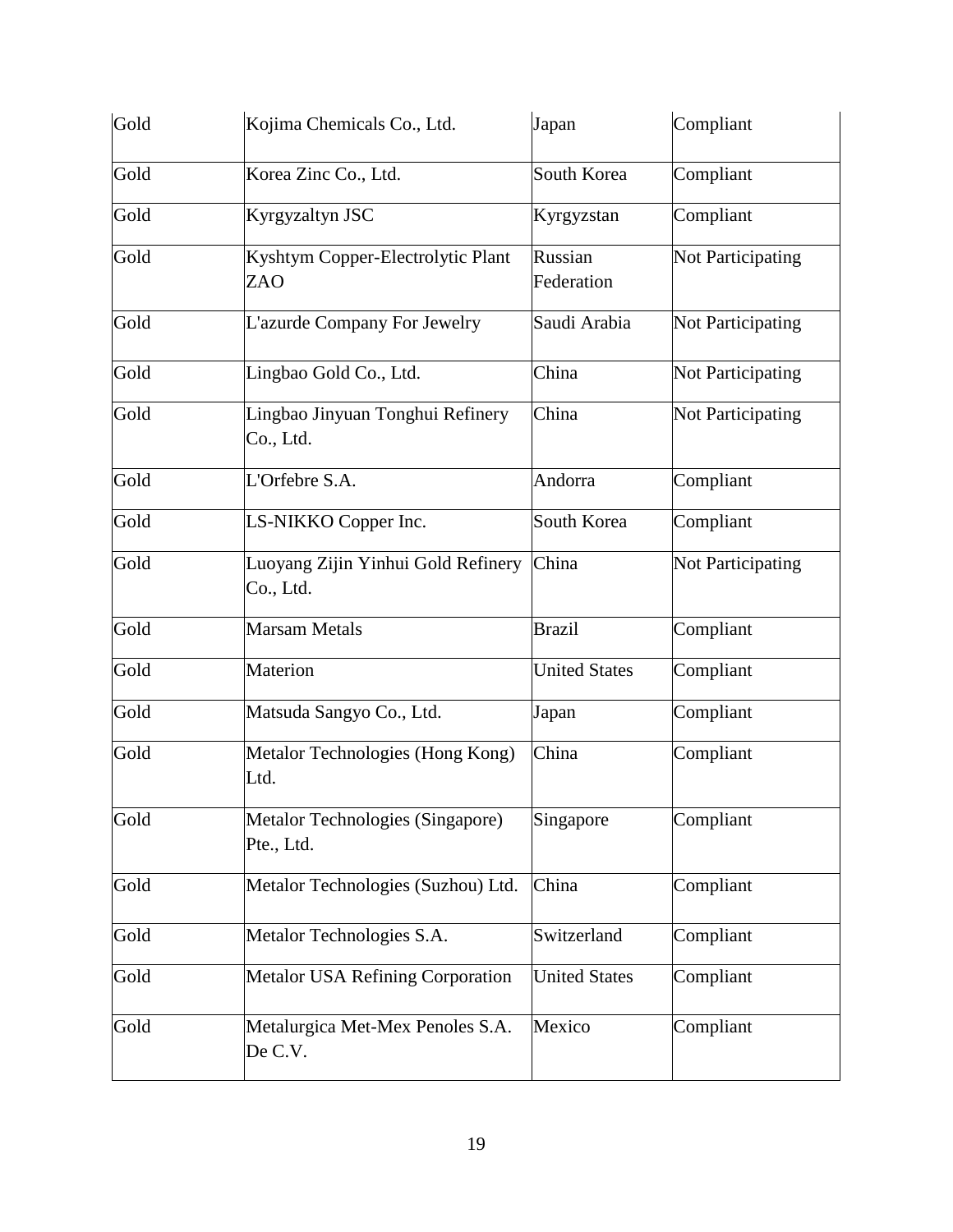| Gold | Mitsubishi Materials Corporation                                                         | Japan                 | Compliant                |
|------|------------------------------------------------------------------------------------------|-----------------------|--------------------------|
| Gold | Mitsui Mining and Smelting Co., Ltd. Japan                                               |                       | Compliant                |
| Gold | MMTC-PAMP India Pvt., Ltd.                                                               | India                 | Compliant                |
| Gold | Modeltech Sdn Bhd                                                                        | Malaysia              | Not Participating        |
| Gold | Morris and Watson                                                                        | New Zealand           | <b>Not Participating</b> |
| Gold | Morris and Watson Gold Coast                                                             | Australia             | Not Participating        |
| Gold | <b>Moscow Special Alloys Processing</b><br>Plant                                         | Russian<br>Federation | Compliant                |
| Gold | Nadir Metal Rafineri San. Ve Tic.<br>A.S.                                                | Turkey                | Compliant                |
| Gold | Navoi Mining and Metallurgical<br>Combinat                                               | Uzbekistan            | Compliant                |
| Gold | Nihon Material Co., Ltd.                                                                 | Japan                 | Compliant                |
| Gold | Ogussa Osterreichische Gold- und<br>Silber-Scheideanstalt GmbH                           | Austria               | Compliant                |
| Gold | Ohura Precious Metal Industry Co.,<br>Ltd.                                               | Japan                 | Compliant                |
| Gold | <b>OJSC</b> "The Gulidov Krasnoyarsk<br>Non-Ferrous Metals Plant" (OJSC<br>Krastsvetmet) | Russian<br>Federation | Compliant                |
| Gold | <b>OJSC Novosibirsk Refinery</b>                                                         | Russian<br>Federation | Compliant                |
| Gold | PAMP S.A.                                                                                | Switzerland           | Compliant                |
| Gold | Pease & Curren                                                                           | <b>United States</b>  | <b>Not Participating</b> |
| Gold | Penglai Penggang Gold Industry Co., China<br>Ltd.                                        |                       | <b>Not Participating</b> |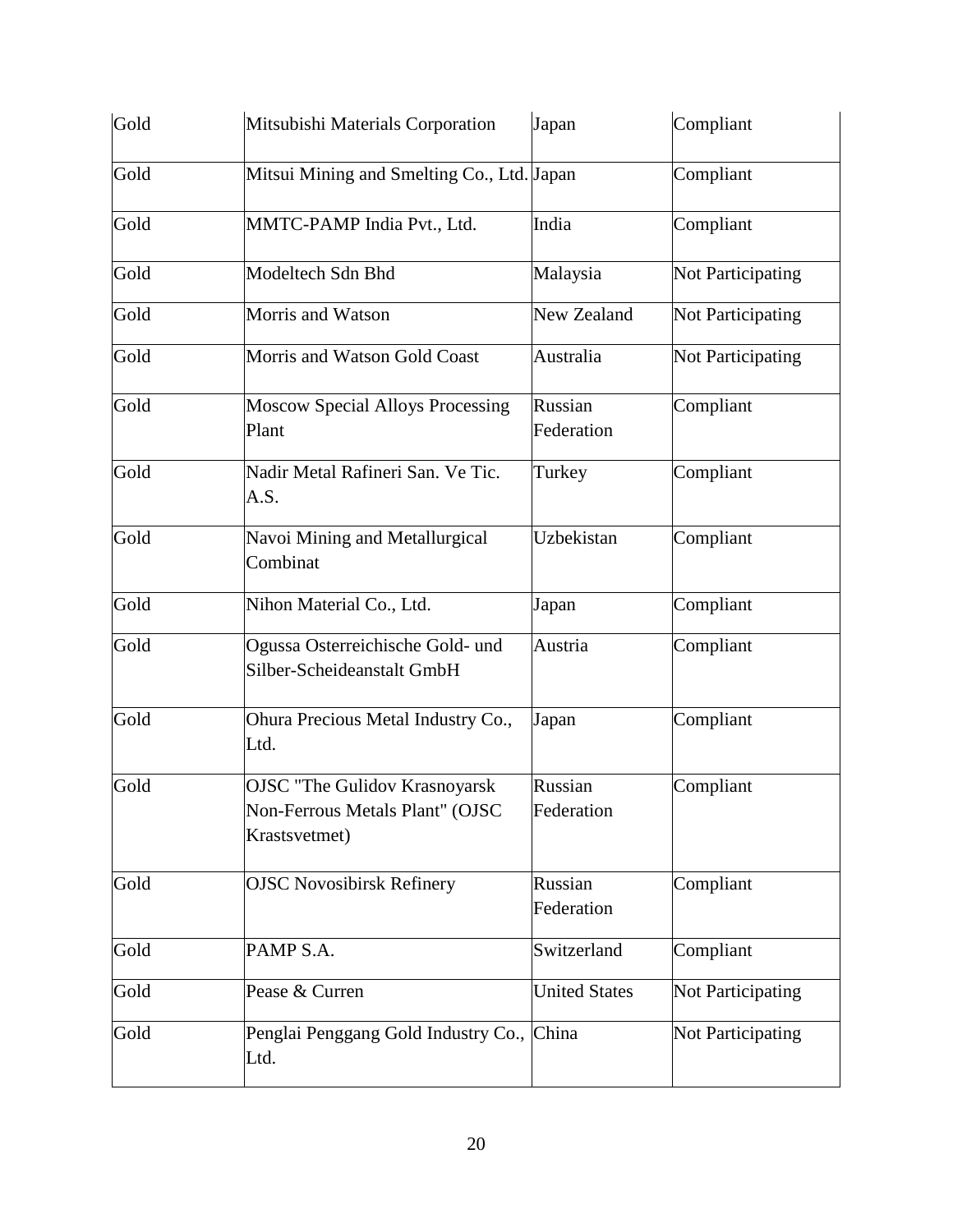| Gold | Planta Recuperadora de Metales SpA Chile                         |                       | Compliant                |
|------|------------------------------------------------------------------|-----------------------|--------------------------|
| Gold | Prioksky Plant of Non-Ferrous<br>Metals                          | Russian<br>Federation | Compliant                |
| Gold | PT Aneka Tambang (Persero) Tbk                                   | Indonesia             | Compliant                |
| Gold | PX Precinox S.A.                                                 | Switzerland           | Compliant                |
| Gold | Rand Refinery (Pty) Ltd.                                         | South Africa          | Compliant                |
| Gold | Refinery of Seemine Gold Co., Ltd.                               | China                 | <b>Not Participating</b> |
| Gold | Remondis PMR B.V.                                                | Netherlands           | Compliant                |
| Gold | Royal Canadian Mint                                              | Canada                | Compliant                |
| Gold | <b>SAAMP</b>                                                     | France                | Compliant                |
| Gold | Sabin Metal Corp.                                                | <b>United States</b>  | Not Participating        |
| Gold | Safimet S.p.A                                                    | Italy                 | Compliant                |
| Gold | Sai Refinery                                                     | India                 | Not Participating        |
| Gold | <b>Samduck Precious Metals</b>                                   | South Korea           | Compliant                |
| Gold | Samwon Metals Corp.                                              | South Korea           | Not Participating        |
| Gold | <b>SAXONIA Edelmetalle GmbH</b>                                  | Germany               | Compliant                |
| Gold | SEMPSA Joyeria Plateria S.A.                                     | Spain                 | Compliant                |
| Gold | Shandong Tiancheng Biological Gold China<br>Industrial Co., Ltd. |                       | Not Participating        |
| Gold | Shandong Zhaojin Gold & Silver<br>Refinery Co., Ltd.             | China                 | Compliant                |
| Gold | Sichuan Tianze Precious Metals Co.,<br>Ltd.                      | China                 | Compliant                |
| Gold | Singway Technology Co., Ltd.                                     | Taiwan                | Compliant                |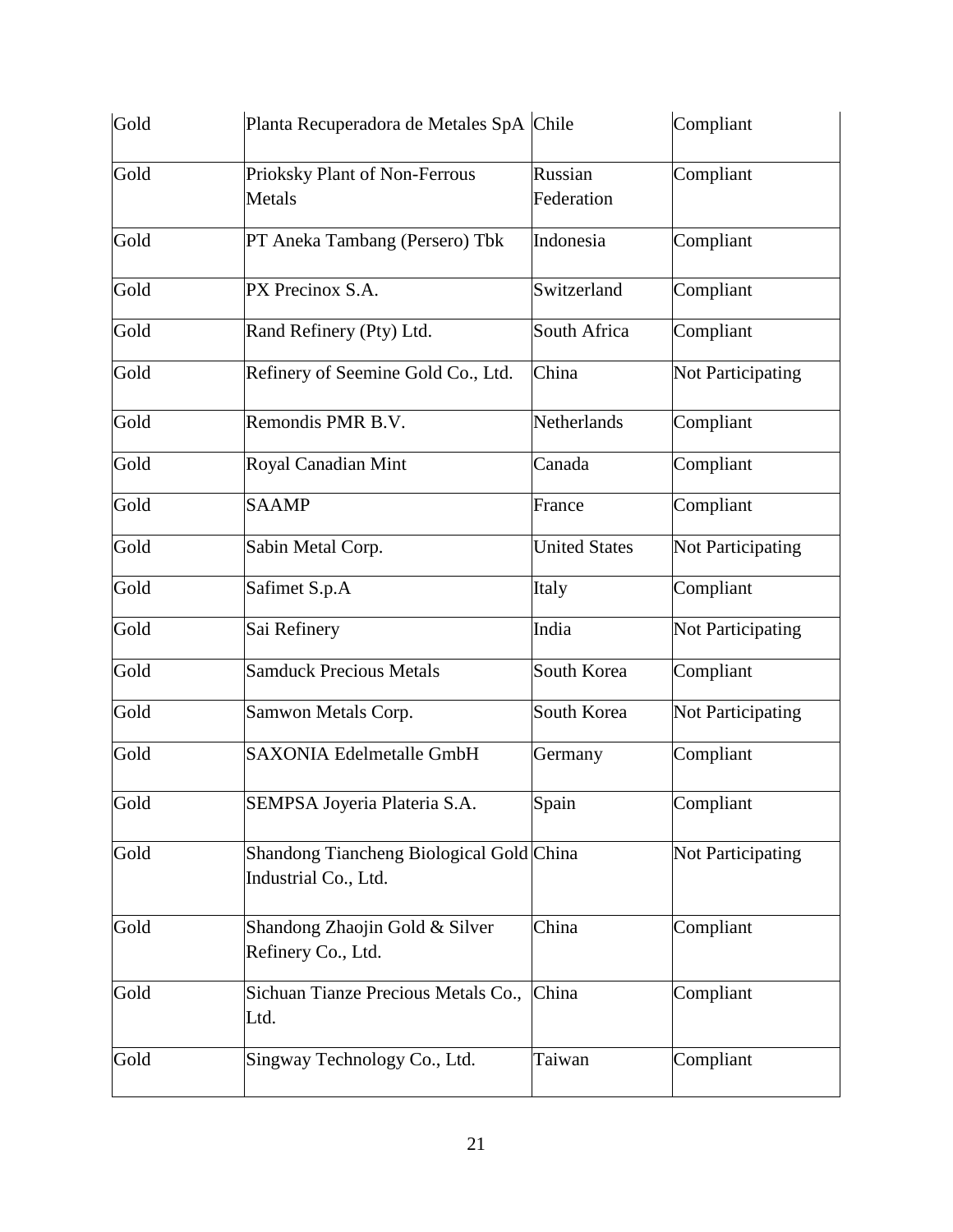| Gold | <b>SOE Shyolkovsky Factory of</b>                                              | Russian       | Compliant                |
|------|--------------------------------------------------------------------------------|---------------|--------------------------|
|      | <b>Secondary Precious Metals</b>                                               | Federation    |                          |
| Gold | <b>Solar Applied Materials Technology</b><br>Corp.                             | Taiwan        | Compliant                |
| Gold | <b>State Research Institute Center for</b><br>Physical Sciences and Technology | Lithuania     | <b>Not Participating</b> |
| Gold | Sumitomo Metal Mining Co., Ltd.                                                | Japan         | Compliant                |
| Gold | SungEel HiMetal Co., Ltd.                                                      | South Korea   | Compliant                |
| Gold | T.C.A S.p.A                                                                    | Italy         | Compliant                |
| Gold | Tanaka Kikinzoku Kogyo K.K.                                                    | Japan         | Compliant                |
| Gold | The Refinery of Shandong Gold<br>Mining Co., Ltd.                              | China         | Compliant                |
| Gold | Tokuriki Honten Co., Ltd.                                                      | Japan         | Compliant                |
| Gold | Tongling Nonferrous Metals Group<br>Co., Ltd.                                  | China         | <b>Not Participating</b> |
| Gold | Tony Goetz NV                                                                  | Belgium       | Not Participating        |
| Gold | TOO Tau-Ken-Altyn                                                              | Kazakhstan    | <b>Not Participating</b> |
| Gold | Torecom                                                                        | South Korea   | Compliant                |
| Gold | Umicore Brasil Ltda.                                                           | <b>Brazil</b> | Compliant                |
| Gold | <b>Umicore Precious Metals Thailand</b>                                        | Thailand      | Compliant                |
| Gold | Umicore S.A. Business Unit Precious Belgium<br><b>Metals Refining</b>          |               | Compliant                |
| Gold | United Precious Metal Refining, Inc. United States                             |               | Compliant                |
| Gold | <b>Universal Precious Metals Refining</b><br>Zambia                            | Zambia        | <b>Not Participating</b> |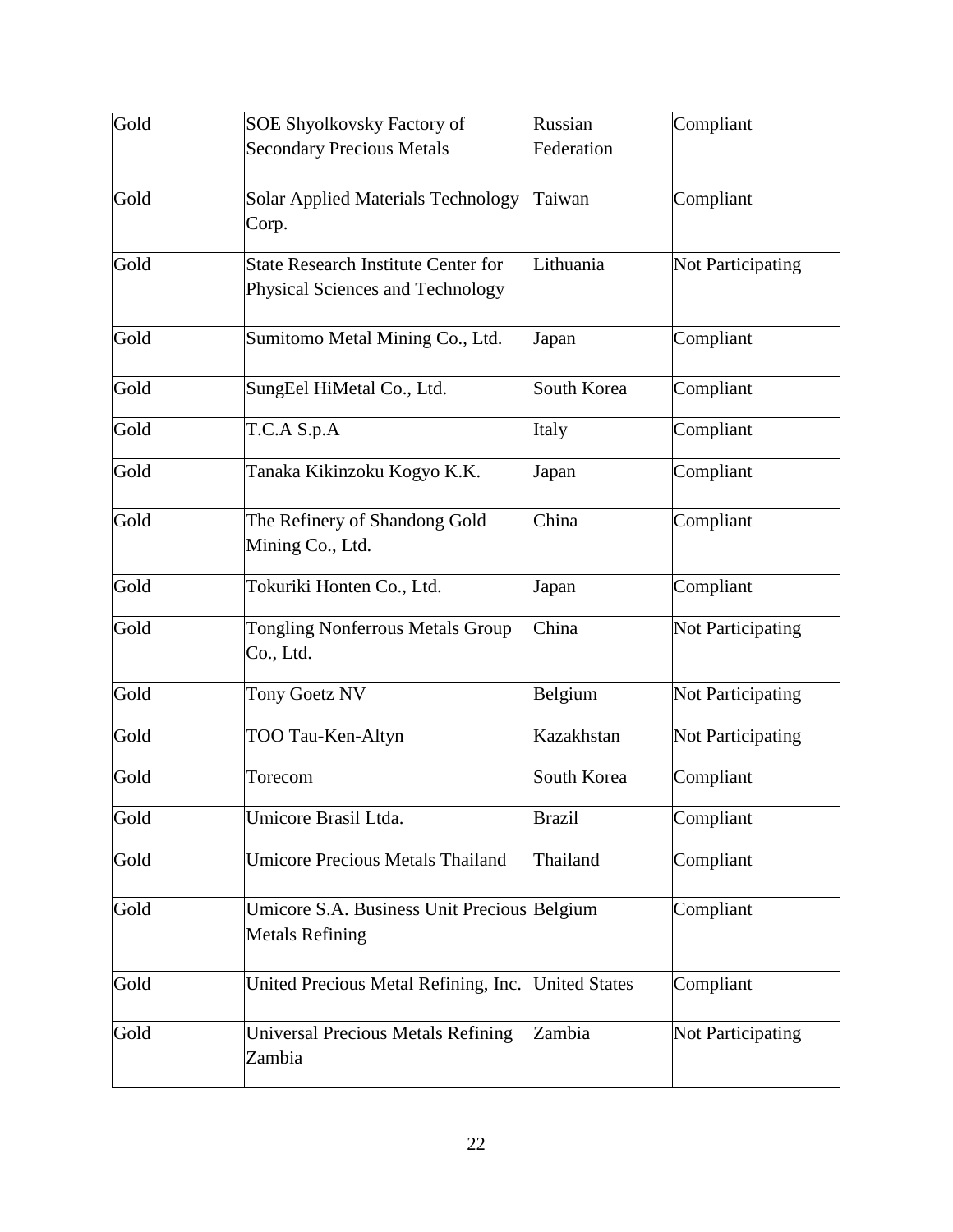| Gold | Valcambi S.A.                                                       | Switzerland | Compliant                |
|------|---------------------------------------------------------------------|-------------|--------------------------|
| Gold | Western Australian Mint (T/a The<br>Perth Mint)                     | Australia   | Compliant                |
| Gold | Wieland Edelmetalle GmbH                                            | Germany     | Compliant                |
| Gold | Yamakin Co., Ltd.                                                   | Japan       | Compliant                |
| Gold | Yokohama Metal Co., Ltd.                                            | Japan       | Compliant                |
| Gold | Yunnan Copper Industry Co., Ltd.                                    | China       | <b>Not Participating</b> |
| Gold | Zhongyuan Gold Smelter of Zhongjin China<br><b>Gold Corporation</b> |             | Compliant                |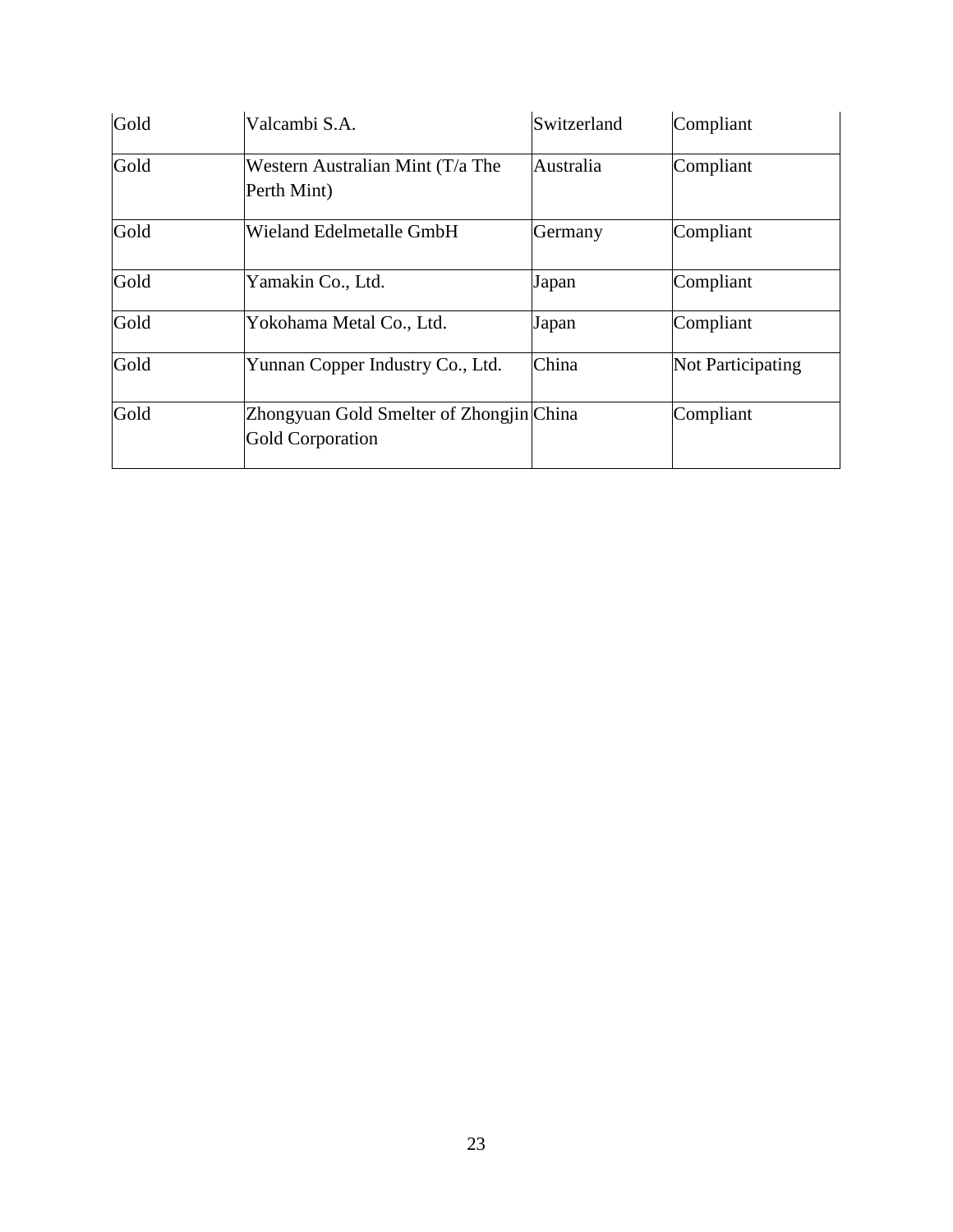# **Appendix B**

# **Countries of Origin for Conflict Minerals associated with the SORs listed in Appendix A (based on RMI data)**

| Argentina                         |
|-----------------------------------|
| Armenia                           |
| Australia                         |
| Austria                           |
| Azerbaijan                        |
| Belgium                           |
| Benin                             |
| <b>Bolivia</b>                    |
| <b>Brazil</b>                     |
| <b>Burkina Faso</b>               |
| <b>Burundi</b>                    |
| Canada                            |
| Chile                             |
| China                             |
| Colombia                          |
| Congo, Democratic Republic of the |
| Dominican Republic                |
| Ecuador                           |
| Egypt                             |
| Eritrea                           |
| Ethiopia                          |
| Fiji                              |
| Finland                           |
| France                            |
| Gabon                             |
| Germany                           |
| Ghana                             |
| Guatemala                         |
| Guinea                            |
| Guyana                            |
| India                             |
| Indonesia                         |
| Kazakhstan                        |
| Kyrgyzstan                        |
| Laos                              |
| Madagascar                        |
|                                   |